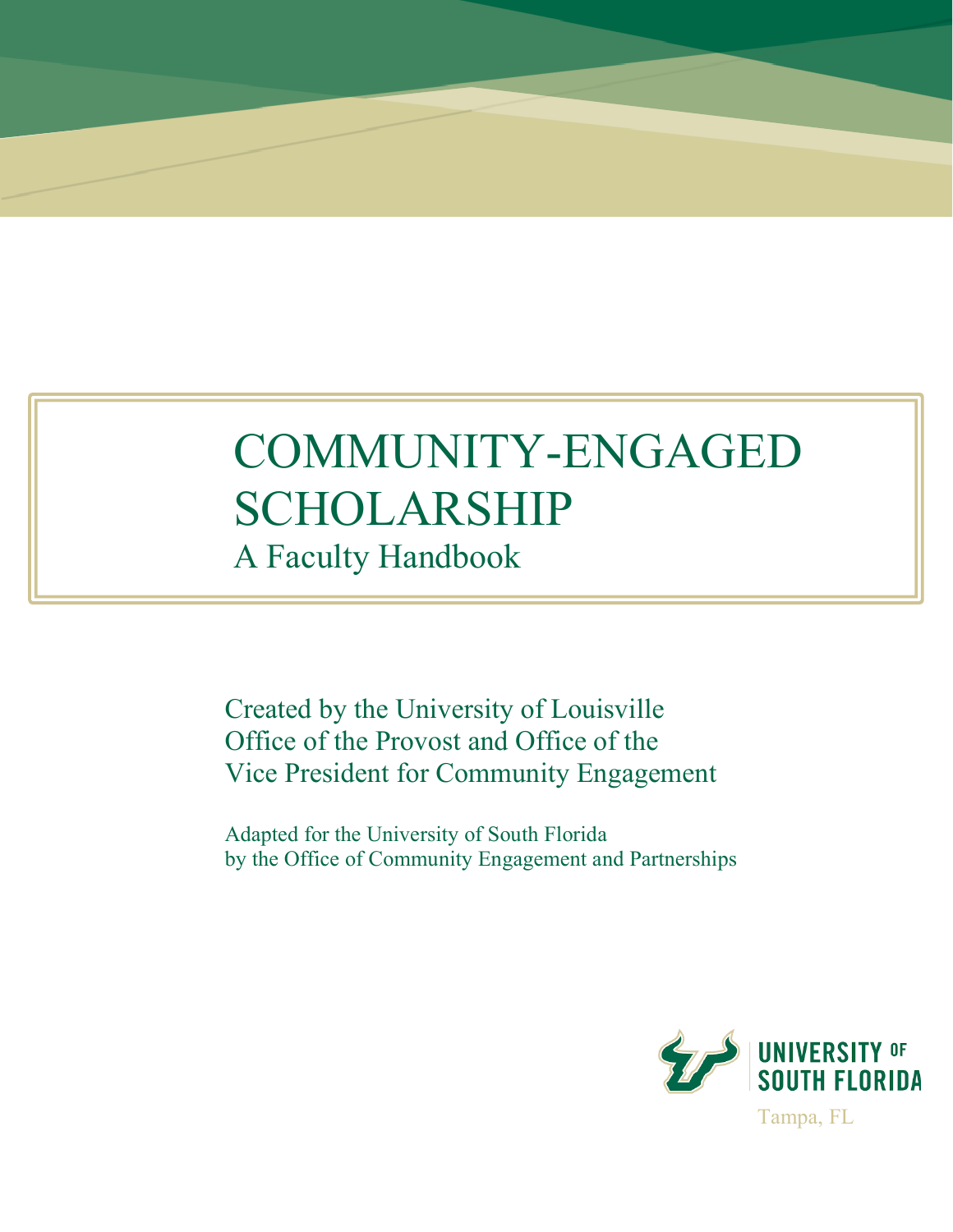## **Contributors**

| Harrie Buecker             | Clinical Assistant Professor & Liaison for District and School<br>Partnerships, College of Education & Human Development                                                  |  |  |  |
|----------------------------|---------------------------------------------------------------------------------------------------------------------------------------------------------------------------|--|--|--|
| Fannie Cox                 | Outreach and Reference Librarian, University Libraries                                                                                                                    |  |  |  |
|                            | Henry R. Cunningham Director of Community Engagement, Office of Community Engagement<br>Adjunct Professor, College of Arts & Sciences                                     |  |  |  |
| <b>Tracy Eells</b>         | Vice Provost for Faculty Affairs<br>Professor, School of Medicine                                                                                                         |  |  |  |
| John Gibson,               | Director, Commonwealth Center for the Humanities and Society<br>Professor of Philosophy, College of Arts & Sciences                                                       |  |  |  |
| Vicki Hines-Martin         | Acting Assistant Dean, School of Nursing Office of Community<br><b>Engagement and Diversity Inclusion</b><br>Professor, School of Nursing                                 |  |  |  |
| <b>Baron Kelly</b>         | Professor of Theatre Arts, College of Arts & Sciences                                                                                                                     |  |  |  |
| Kaila Story                | Associate Professor of Women's, Gender, & Sexuality Studies<br>College of Arts & Sciences                                                                                 |  |  |  |
|                            | Theresa Rajack-Talley Associate Dean for International, Diversity, and Community Engagement<br>Programs<br>Professor of Pan-African Studies, College of Arts and Sciences |  |  |  |
| <b>Enid Trucios-Haynes</b> | Professor, School of Law<br>Chair, Faculty Senate (2016-18)<br>Director, Muhammed Ali Institute for Peace & Justice                                                       |  |  |  |
| Muriel Harris              | <b>Reviewer</b><br>Associate Professor, School of Public Health and Information Sciences                                                                                  |  |  |  |
|                            | <b>Endorsed By</b><br>The Faculty Liaisons to Community Engagement, Representing all academic units                                                                       |  |  |  |
|                            | <b>Adapted By</b><br>Lillian Wichinsky Ph.D.<br>Director, Office of Community Engagement and Partnerships<br>University of South Florida                                  |  |  |  |
|                            | Lauren O'Neill, Graduate Assistant                                                                                                                                        |  |  |  |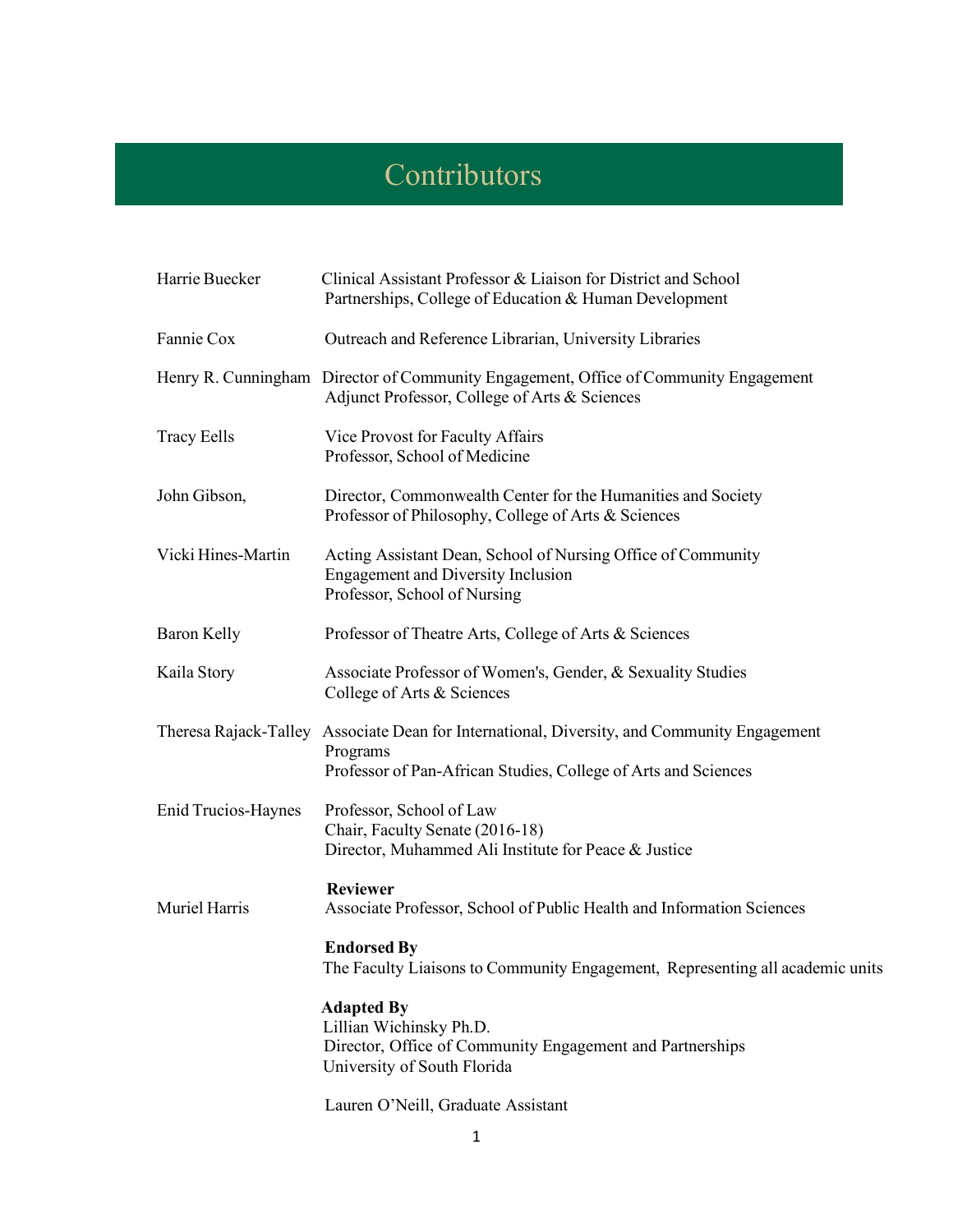# Table of Contents

| From the Director of the Office of Community Engagement & Partnerships                                                                                                                    | 3              |
|-------------------------------------------------------------------------------------------------------------------------------------------------------------------------------------------|----------------|
| <b>Frequently Asked Questions</b>                                                                                                                                                         | $\overline{4}$ |
| Introduction                                                                                                                                                                              | 5              |
| Section 1: Glossary of Terms<br>Community-Engaged Scholarship<br>Community-Engaged Teaching<br><b>Community-Based Learning</b><br>Community-Engaged Service<br>Community-Engaged Research | 6              |
| Section 2: Comparison: Traditional versus Community-Engaged Scholarship 9                                                                                                                 |                |
| Section 3: Documenting Community-Engaged Scholarship<br>What Kind of Activities May Be Documented<br>Evidence to Consider in Developing a Community Engagement Portfolio/Dossier          | 13             |
| Section 4: Defining Characteristics of Community-Engaged Activities                                                                                                                       | 16             |
| Section 5: Reviewing and Evaluating Community-Engaged Work<br>Criteria for Considering Activity Scholarly<br>Peer Review<br>Policy Papers and Their Influence on Public Policy            | 20             |
| Section 6: Impact of Community-Engaged Research & Scholarship                                                                                                                             | 26             |
| Resources                                                                                                                                                                                 | 28             |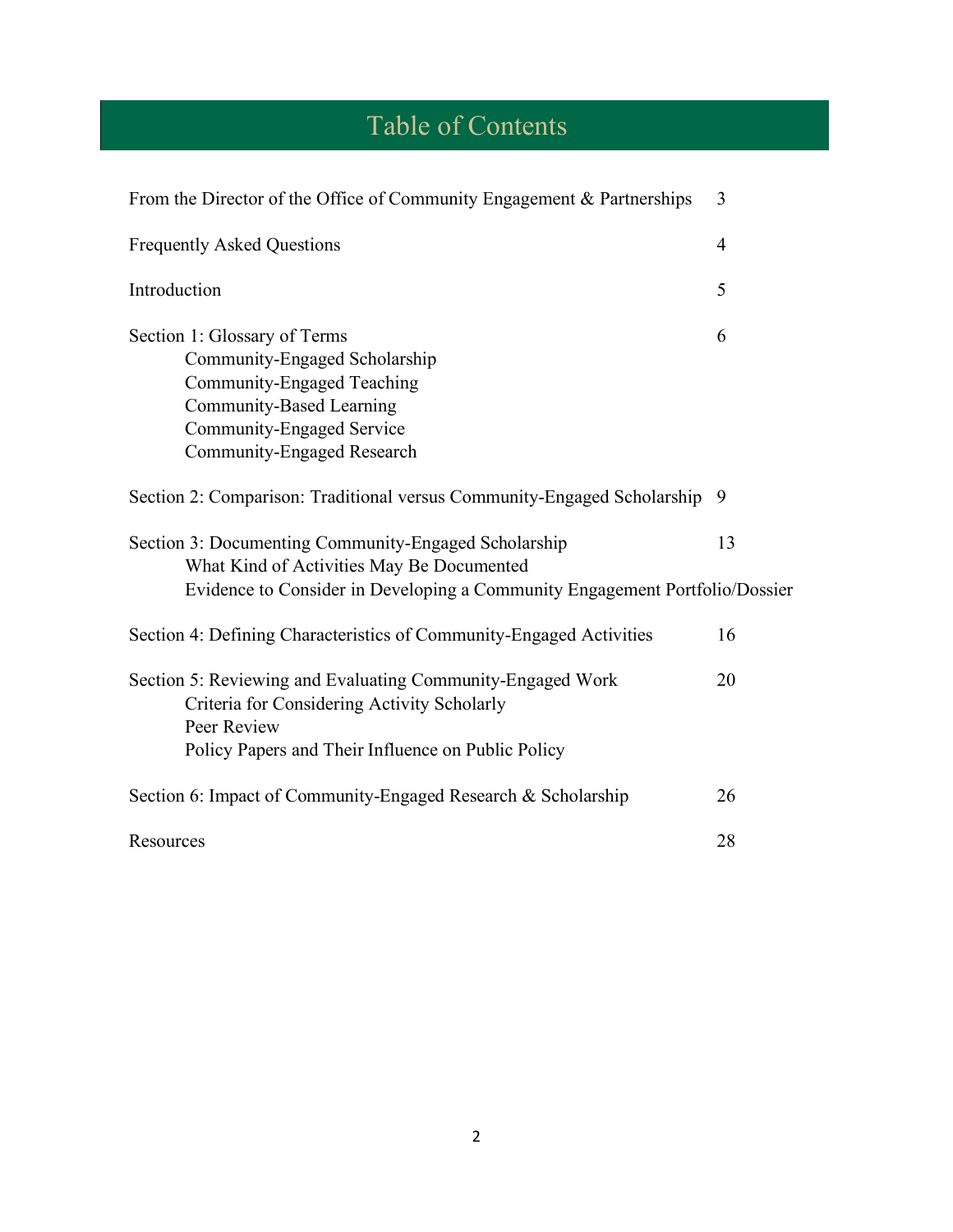## **From the Director of the Office of Community Engagement and Partnerships**

As a Carnegie Community Engaged University, the University of South Florida (USF) has a strong commitment to collaborate with diverse communities by working to address pressing community needs and issues. This commitment is evident in the University's mission statement, "As a public metropolitan research university, USF, in partnership with our communities, serves the people of Florida, the nation, and the world by fostering intellectual inquiry and outcomes that positively shape the future—regionally, nationally and globally." This mission is manifested through mutually beneficial community-engaged research, teaching, and service.

This Faculty Handbook on Engaged Scholarship, developed by the University of Louisville and adapted for the University of South Florida, attempts to further faculty understanding of community engagement and engaged scholarship. It is a resource for faculty who are already engaged in this work and for those interested in using community engagement as a method for teaching and conducting research. The suggestions and recommendations offered in this handbook, while helpful, do not replace the criteria for faculty review and documentation in unit and departmental personnel documents. Colleges and schools and many academic departments have different perspectives on what constitutes engaged scholarship, so faculty should read their department and unit policies and consult with their Chairs and Deans before embarking on community engaged work. Unit policies and procedures should be consulted and adhered to at all times.

Faculty across the University should find the Faculty Handbook on Engaged Scholarship a valuable and educational resource. It should be helpful to faculty in documenting and reviewing communityengaged work as we fulfil our commitment to collaborate with our community in mutually beneficial ways.

Lillian Wichinsky, Ph.D., LMSW **Director** Office of Community Engagement and Partnerships University of South Florida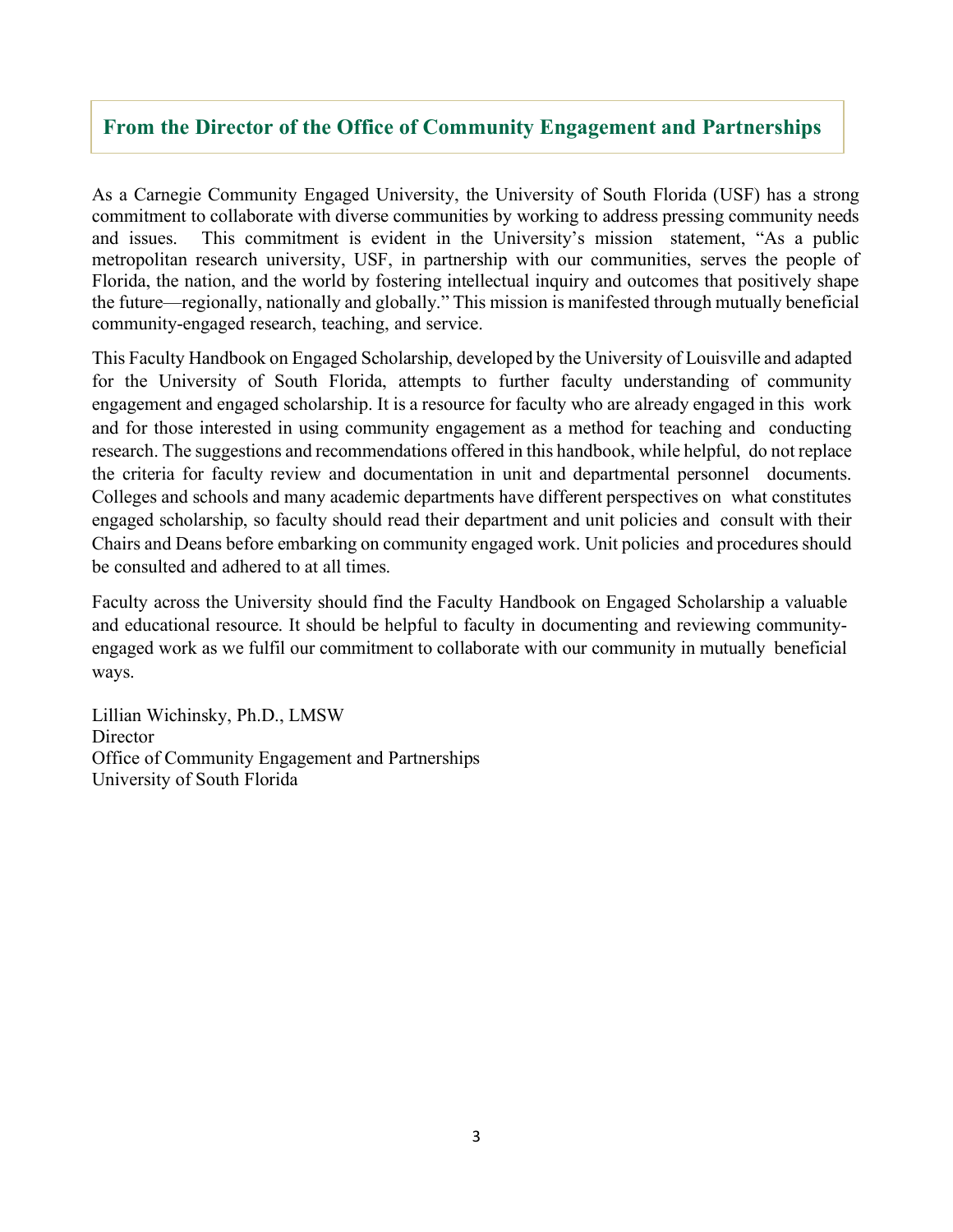## Frequently Asked Questions

1. Does the Handbook on Engaged Scholarship replace unit/department criteria for scholarship and creative activity?

No, promotion and tenure is governed by the University, and individual units and departments are responsible for any changes to their personnel policies. The Faculty Handbook on Engaged Scholarship is designed to provide suggestions and recommendations to document and review products derived from community-engaged scholarship. It does not replace any unit/departmental policy. Faculty should consult with their units to determine what is required for promotion and tenure.

2. Is this handbook the final product?

The Faculty Handbook on Engaged Scholarship is a living document and will be updated as necessary.

3. What is the purpose of the Faculty Handbook on Engaged Scholarship?

The purpose of the Faculty Handbook on Engaged Scholarship is to inform and educate faculty about community engagement and engaged scholarship, provide suggestions to faculty on how to document scholarly products derived from their community-engaged work, and to assist reviewers with suggestions on reviewing and evaluating this work.

4. How will individual faculty and others learn about the contents of the handbook and how to use it?

There will be scheduled professional development workshops and the Faculty Handbook on Engaged Scholarship will be posted on the Office of Community Engagement and Partnerships (OCEP) website. Individual consultations may be scheduled with OCEP.

5. Is engaged-scholarship less rigorous than traditional scholarship?

Many accomplished community-engaged scholars assert that their work is as rigorous and impactful as traditional scholarship. For example, engaged-scholarship may be grounded in theory, be methodologically rigorous, and undergo peer-review. However, the products of community-engaged work, measures of impact, and the type of peer review may differ from that of traditional scholarship. Faculty should consult with their Chairs and Deans. The approved unit documents, and any departments documents approved shall establish procedures and the only criteria for appointments, tenure, promotion, career reviews and annual reviews.

6. Does this handbook apply to all faculty?

The Faculty Handbook on Engaged Scholarship applies to faculty who are engaging with the community for teaching and research purposes and generating scholarly products from this work.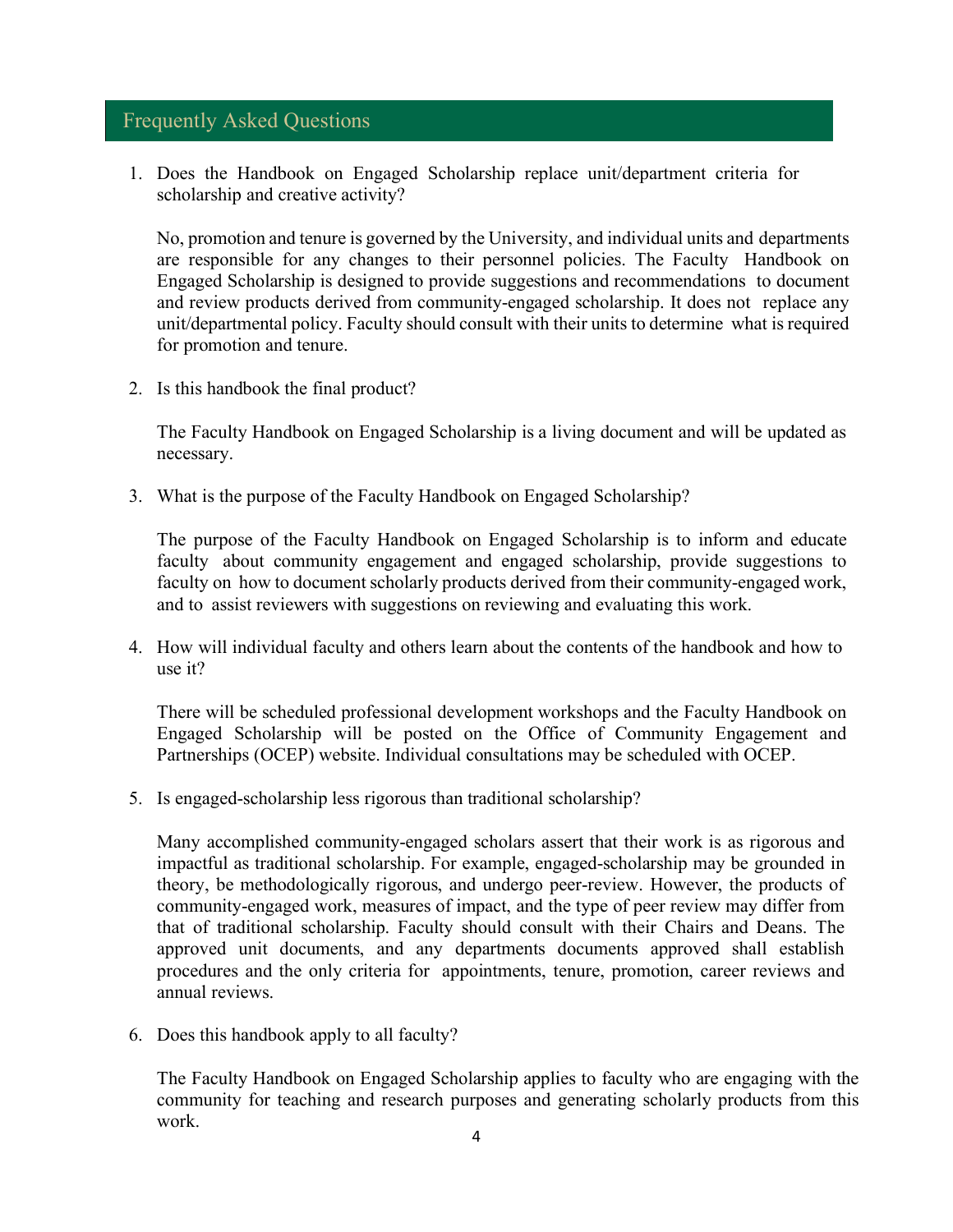Community engagement is more than just service. It is a method for teaching and conducting research while providing a service to the community. The nature of community-engaged scholarship requires faculty to collaborate with community partners in jointly addressing issues. These collaborations may lead to scholarly products such as policy papers, conference presentations, performances, and training, to be used by community partners. These products are different from journal articles, books, and book chapters that traditionally are accepted by academia, despite having resulted from research. However, it may be possible to use the same data from engaged research to produce refereed publications.

The purpose of this handbook is to educate faculty on community engagement and communityengaged scholarship. The faculty handbook is not a complete guide to community-engaged teaching, academics, research, and services sectors of the university, including those related to engagedscholarship and teaching. Rather, it is intended as a reference guide for orientation purposes. This is not intended to create, nor does it constitute, an expressed or implied contract between the University of South Florida and any of its employees. It does not replace criteria for tenure, promotion, annual review, or post tenure review as outlined at the University of South Florida, in your college or departmental personnel documents.

USF Tenure and Promotion Guidelines: https://www.usf.edu/provost/faculty/tenure-promotion.aspx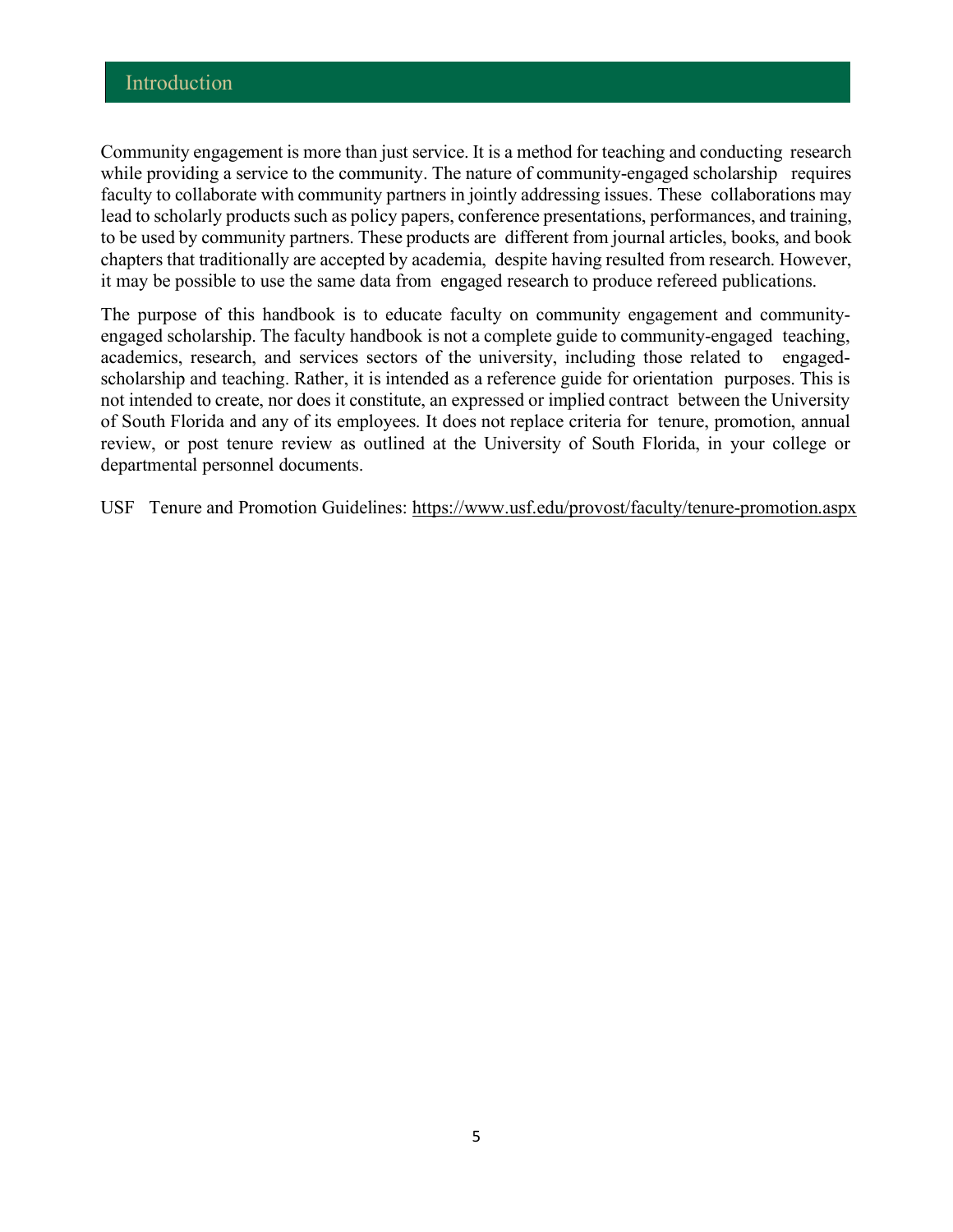## **Glossary of Terms**

- I. **Community-Engaged Scholarship** (sometimes referred to as the **Scholarship of Engagement**) is a form of scholarship that directly benefits the community and is consistent with university and unit missions. It is scholarship that derives from teaching, research, creative activity, and service to generate, transmit, and apply knowledge in mutually beneficial ways.
- II. **Community-Engaged Teaching** is embedded with a focus of inquiry typically grounded by the instructor's expertise. Theoretical knowledge is at the core of the curriculum. It is important that community-engaged teaching and learning is at the heart of an engaged university, and the following criteria outline how these efforts can be most effective:
	- A. An intentional integration of project and academic content is linked to a high level of synergy with community engagement and learning experiences. There should be close alignment of the goals for learning as well as community engagement. The focus of the content should inform students about various dimensions of their community project. This community engagement should allow opportunities to learn course content at deeper levels. Such learning is known as High Impact Practices (HIPs), which significantly enhances students' learning experiences.

High Impact Practice Link: https://www.usf.edu/atle/teaching/hips.aspx

- B. Learning is significantly enhanced through reflection upon the overall community– engaged experience. Writing is an effective way to address reflection, and this may include directed writings or personal journals (e.g. double-entry, key-phrase, and dialogue). Research papers, case studies, and online discussions are other tools for reflection activities.
- C. These activities should align with the principles of community engagement established by the Carnegie Foundation (www.carnegiefoundation.org), and include collaborative opportunities for students, faculty, and members of the community. Feedback for the activities may be made through formative or summative evaluations.
- III. **Community-Engaged Learning** (CEL) or "service learning" refers to a pedagogy that explicitly engages students in studying, participating, and reflecting on community issues in order to increase students' understanding and application of academic content. CEL courses should include learning outcomes concerning application of the concepts and skills of an academic discipline to issues in the community. CEL courses may integrate a broad range of teaching and learning strategies and structures. CEL courses are part of the Enhanced General Education at USF.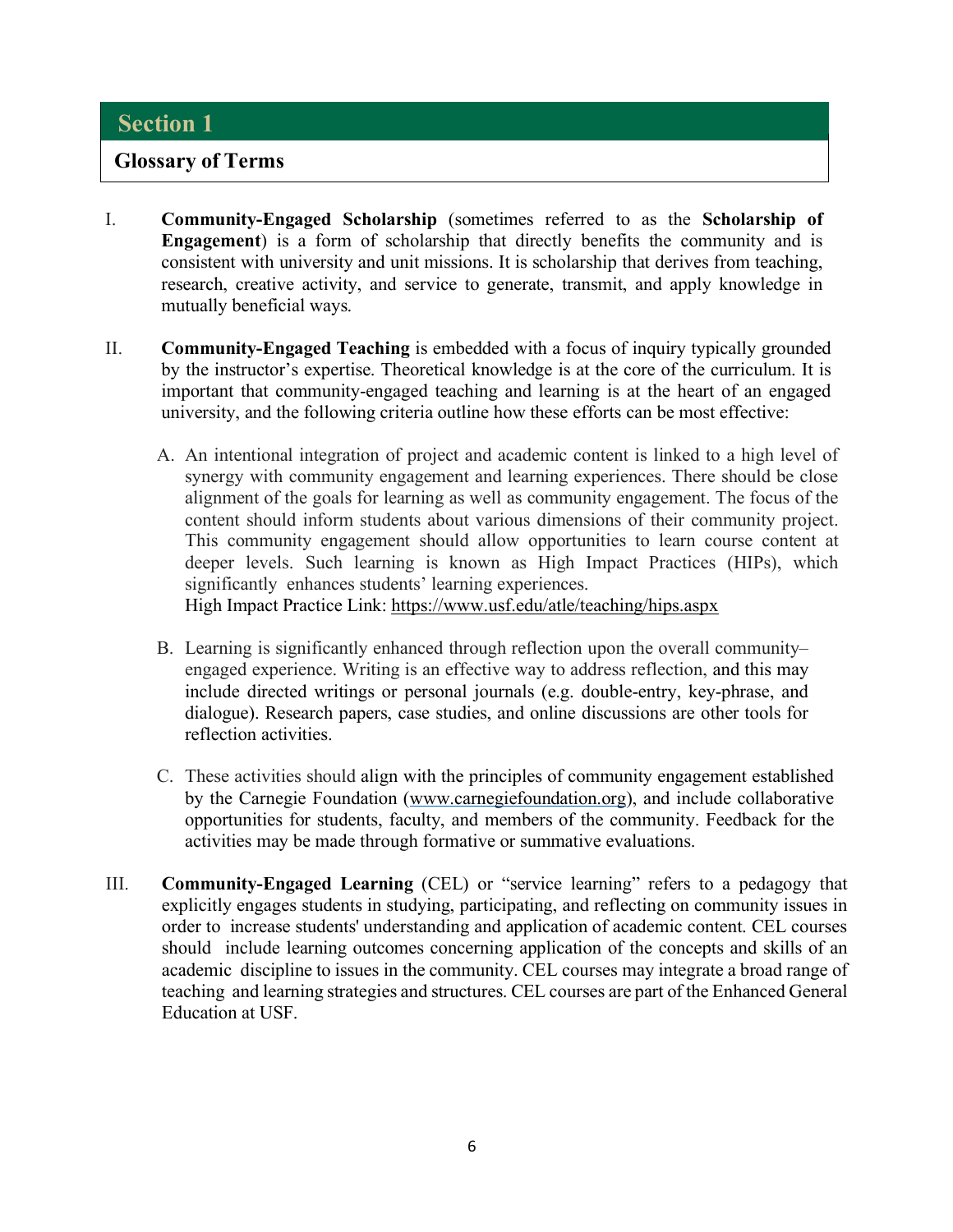- IV. **Community-Engaged Service** refers to any activity that promotes opportunities for the University to connect with external communities, agencies, businesses, and schools. It is the use of one's expertise to address a specific, community-identified issue. While it is not a requirement that such service be connected to teaching and research, it is beneficial to the individual to connect the service to their teaching and/or research. Examples of communityengaged service include:
	- Consulting
	- Discipline-related advisory boards and other service to community organizations
	- Diagnostic and clinical services (psychology, education, social work, health care, others)
	- Expert testimony
	- Legal advice
	- Patient care (dentistry, medicine, nursing)
	- Policy analysis
	- Technical assistance
	- Training
- V. **Community-Engaged Research** or **Engaged Scholarship** generally refersto scholarly work that typically requires a high level of proficiency in a related discipline. The results often have a significant public impact in some way. At the heart of the work is collaboration among faculty, students, and community partners to address community concerns and build academic scholarship. These partnerships may lead to publications, partnerships, programs, and other new opportunities.

## A. **Community-Based Research**

The focus of community-based research is to identify and study a problem or issue within a community. Researchers design and implement the study with input from the community members and data related to the issue. The findings should be beneficial to the community through identification of underlying issues or causation, followed by suggested interventions for positively impacting the identified focus of the study.

## B. **Community-Based Participatory Research**

Community-Based Participatory Research (CBPR) involves conducting a study collaboratively **with** community partners rather than **on** them. In other words, CBPR is academically-relevant, community-focused research that partners *with* the community equitably to conduct research. The partners contribute their expertise and share responsibility and ownership of the results to enhance understanding and to integrate knowledge gained into action for change to solve concrete problems, making a positive difference in people's lives and directly impacting social problems.

There is typically a common interest or problem at the heart of the research, so that the data would be mutually beneficial to community and university partners. The process of conducting the research involves an inclusive dialogue related to questions, data collection, hypotheses, the design, and the research process itself. The aim is empowerment of the community in facilitating the identified social change.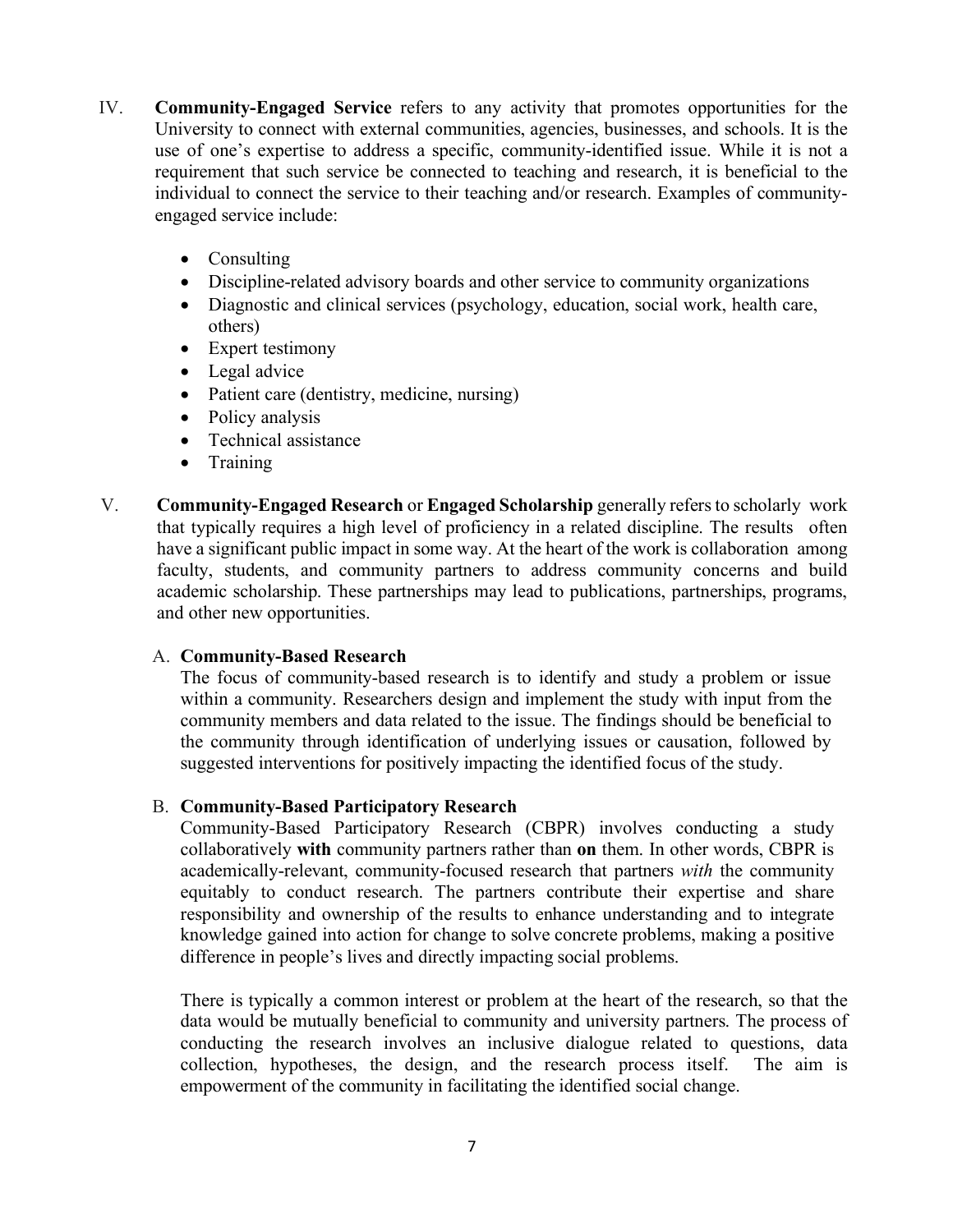#### **References & Further Reading**

- Campus Compact. (2015). Research University Engaged Scholarship Toolkit. Retrieved from https://compact.org/initiatives/trucen/research-university-engaged-scholarship-toolkit/.
- Community-Campus Partnership for Health (2007). Community-Engaged Scholarship Toolkit. Retrieved from https://www.ccphealth.org/wp-content/uploads/2017/10/HE\_toolkit.pdf.
- Colbeck, C. L., & Michael, P. W. (2006). The public scholarship: Reintegrating Boyer's four domains. *New Direction for Institutional Research*, *129*, 7-19.
- Daly, K. (2011). Template for the development of assessment criteria for community engaged scholarship. Retrieved from https://depts.washington.edu/ccph/pdf\_files/UGuelph-Template.pdf.
- Doberneck, D.M., Glass, C.R., & Schweitzer, J. H. (2010). From rhetoric to reality: A typology of publicly engaged scholarship. *Journal of Higher Education, Outreach and Engagement*, *14*(5), 5-35.
- Janke, E. M., & Clayton, H. P. (2012). Excellence in community engaged scholarship: Advancing the discourse at UNOG, University of North Carolina Greensboro TRUCEN (The Research University Civic Engagement Network) report. *New Times Demand New Scholarship II*, 6-12.
- The URBAN Scholar-Activist Network. (2015). Updated guidelines for peer-reviewing community based research. Retrieved from http://urbanresearchnetwork.org/updated-guidelines-forpeer-reviewing-community-based-research.
- Center for Experiential Learning. (n.d.). The scholarship of engagement. Retrieved from https://www.luc.edu/experiential/engaged\_scholars.shtml.
- University of Louisville Community Engagement Steering Committee. (2011). Community Engagement Glossary of Terms [PDF file]. Retrieved from https://louisville.edu/communityengagement/CommunityEngagementGlossary2.7.11.pdf.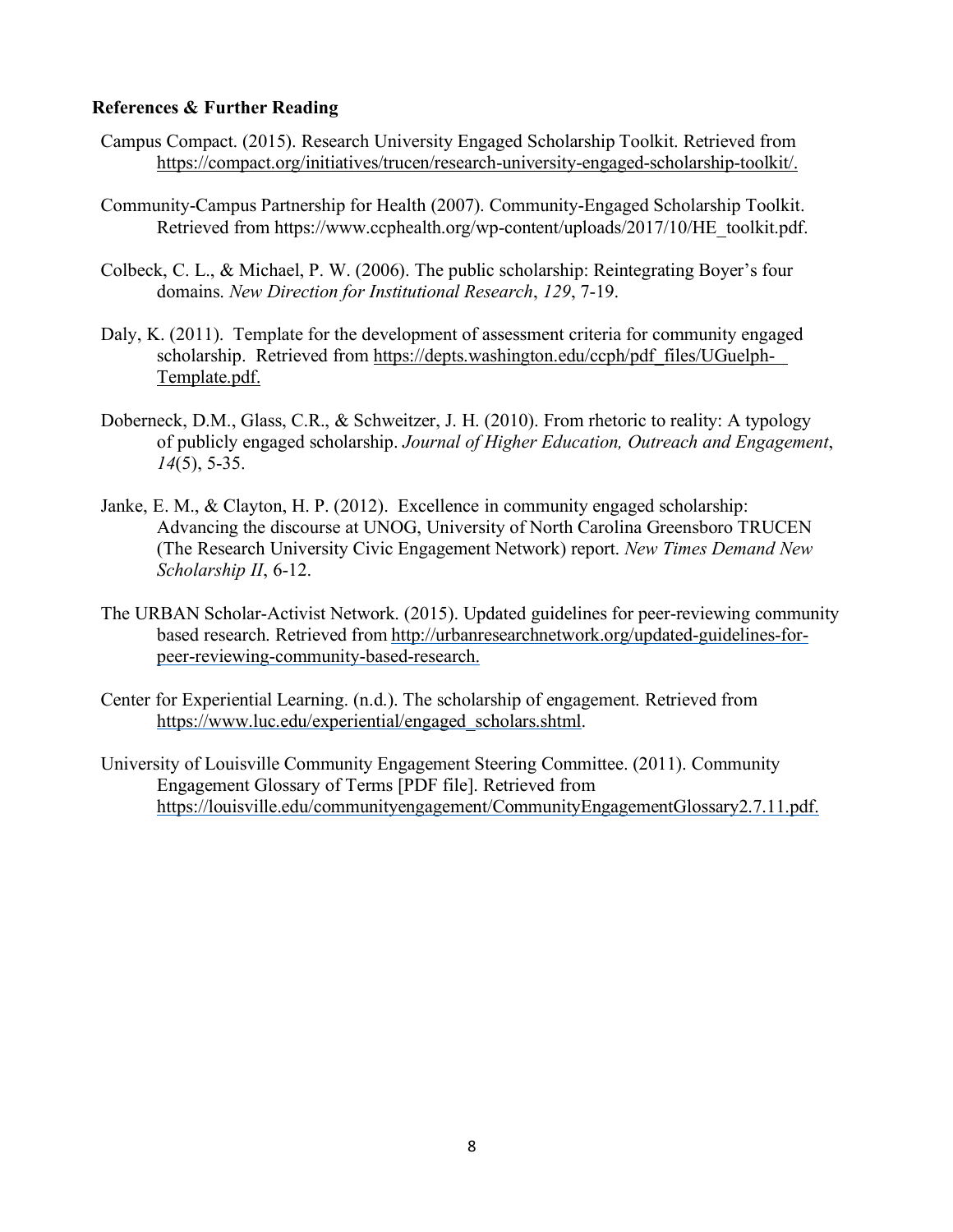## **Comparison:Traditional versus Community-Engaged Scholarship**

This section compares traditional and community-engaged scholarship. The term communityengaged scholarship (sometimes also referred to as the scholarship of engagement), refers to teaching, research/creative activities, and service undertaken by faculty members in collaboration with community members (and often students). It embodies the characteristics of both community engagement (e.g., reciprocal partnerships, public purposes) and scholarship (e.g., demonstrating current knowledge of the field/discipline, inviting peer collaboration and review, being open to critique, presenting in a form that others can build on, involving inquiry).

Both traditional and community-engaged scholars are active *producers* of knowledge whose research is guided by standards of academic and methodological rigor. Community-engaged scholarship is aligned with traditional scholarship with respect to its guiding commitment to the *discovery*, *dissemination*, and *preservation* of knowledge. If engaged scholarship incorporates teaching and service, it cannot be collapsed into either category; engaged scholarship is distinguished from purely instructional and service activities by virtue of its essential commitment to generating knowledge in and for the community it serves. While the boundaries between traditional and engaged-scholarship are porous, different goals and standards of success often animate each:

- 1. Community-engaged scholarship regards the products of its research as *public goods* that are intended to contribute directly and concretely to the intellectual health of the community in which the research is conducted. While engaged scholars may share the results of their projects in standard academic venues (conferences, scholarly publications, etc.), the goal is typically to produce research that responds foremost to the needs of a specified (non-academic) community and is intended to be shared publicly with that community.
- 2. Community-engaged scholars do not regard community members primarily as potential subjects of, or audiences for, their research (for instance, as sample populations for statistical studies or target groups for public lectures); they frame community members as *partners* in the production of knowledge and *participants*in the process of discovery. Community partners play a role in articulating the problems to be solved, executing research, sharing findings, and assessing impact. This enfranchisement of community members in the basic elements of research activity is one of the defining features of community-engaged scholarship and what distinguishes it most clearly from traditional scholarship: it effectively regards community members as both *beneficiaries of* and *stakeholders in* the production of knowledge. Accordingly, community partners assume some of the responsibility typically assigned peer reviewers in traditional scholarship: they play a role in assessing the success and significance of community-engaged scholarship.
- 3. Community-engaged scholarship is fundamentally *transdisciplinary, collaborative,* and *translational.* It draws on diverse disciplinary methods and theories, conducts its research cooperatively, and strives to close the gap between theory and practice by exploring how academic findings can result in material solutions to community-specified problems. While traditional forms of scholarship may share in some of these goals (for instance, the medical sciences), community-engaged scholarship is distinguished by its additional commitment to (1) and (2) above.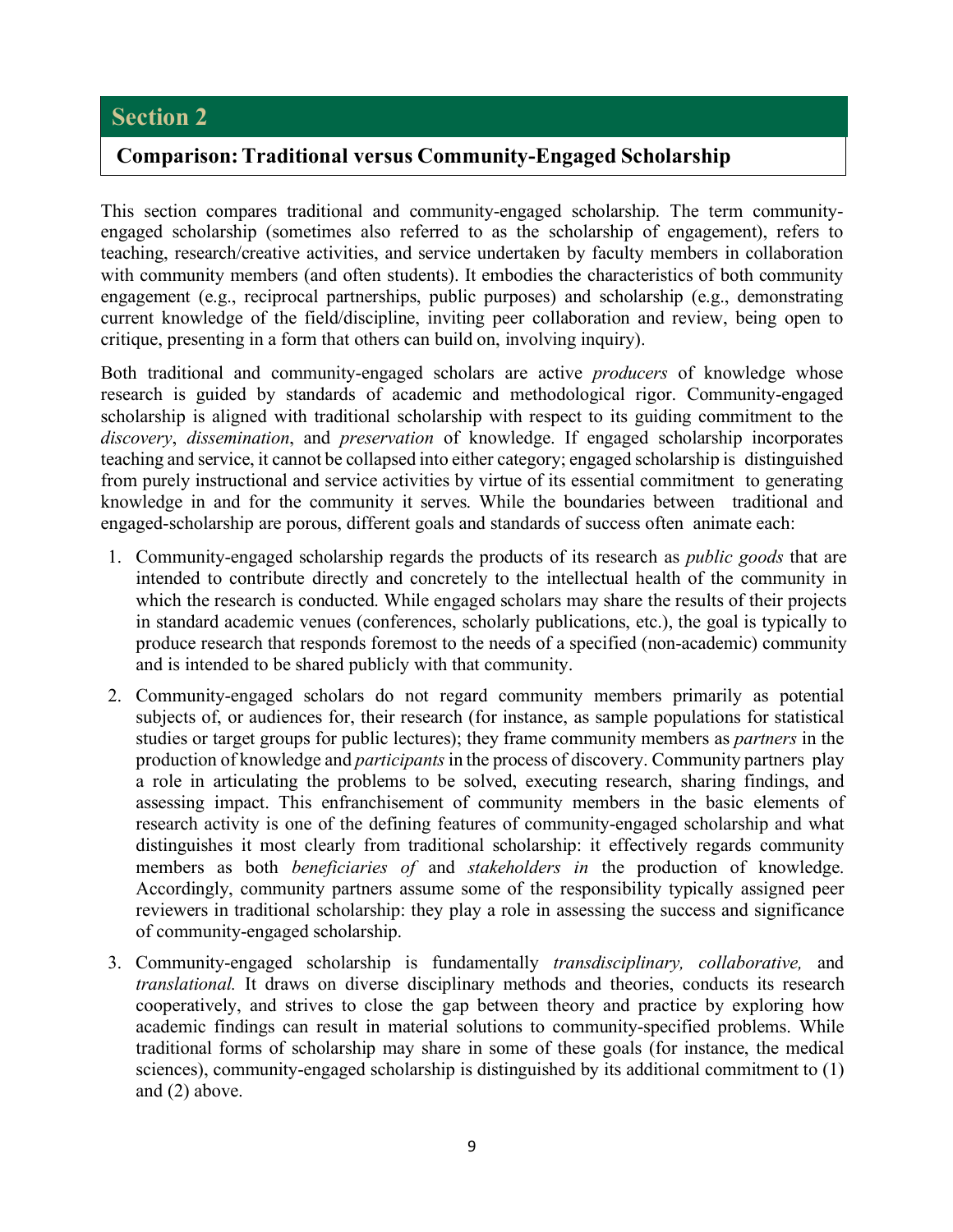## **How does engaged scholarship meet the rigor of traditional scholarship?**

Traditional and community-engaged scholarship draw upon the same foundation of theoretical knowledge and research methodology that earns academics their claim to scholarly expertise. The outcome of each type of scholarship is informed by and, in turn, demonstrates a different level of expertise. Moreover, the work can be documented, shared, and assessed by other scholars, though the submitted materials and standards of evaluation. Guiding notions of rigor must be appropriate to the nature and goals of each kind of scholarship. In general, community-engaged scholarship demonstrates academic expertise and rigor through its *translational success*—that is, by effectively utilizing the scholarly methodologies, technologies, and resources appropriate for a given project. To this extent, the translational demands of engaged scholarship introduce a distinctive notion of scholarly rigor, one that foregrounds expertise in determining the academic resources to be marshalled in the service of solving a community-based problem and the competencies demonstrated therein.

The table below, adapted from Furco (2005), compares traditional academic scholarship with engaged scholarship.

| <b>Traditional Scholarship</b>                                                                                  | <b>Engaged Scholarship</b>                                                                                              |  |  |
|-----------------------------------------------------------------------------------------------------------------|-------------------------------------------------------------------------------------------------------------------------|--|--|
| Breaks new ground in the discipline                                                                             | Breaks new ground in the discipline <i>and</i> has<br>direct application to broader public issues                       |  |  |
| Answers significant questions in the<br>discipline                                                              | Answers significant questions in the discipline,<br>which must be relevant to public or community<br>1SSU <sub>es</sub> |  |  |
| Is based on a solid theoretical basis                                                                           | Based on solid theoretical <i>and</i> practical basis                                                                   |  |  |
| Applies appropriate investigative methods                                                                       | Applies appropriate investigative methods                                                                               |  |  |
| Disseminated to appropriate audiences<br>(academia)                                                             | Disseminated to appropriate audiences<br>(academic and public)                                                          |  |  |
| Makes significant advances in knowledge and<br>understanding of the discipline and may<br>address public issues | Makes significant advances in knowledge and<br>understanding of the discipline and addresses<br>public issues           |  |  |
| Is reviewed and validated by qualified peers<br>in the discipline                                               | Is reviewed by and validated by qualified<br>peers in the discipline <i>and</i> informed members<br>of the community    |  |  |

The following table compares traditional research with community-engaged research and community-based participatory research (CBPR).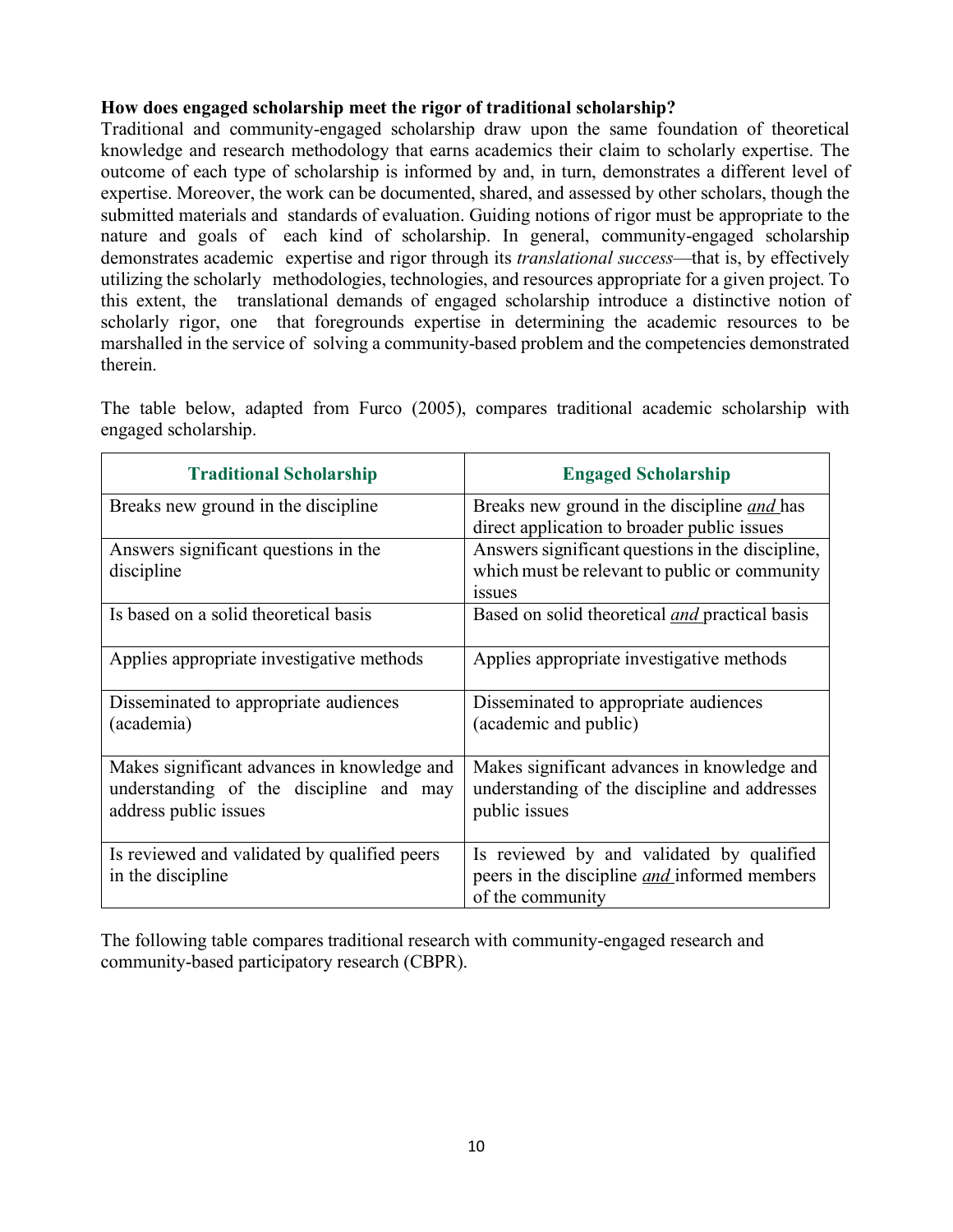

## **Traditional vs. Community Engaged Research**

| SCIENCE CENTER        | <b>Traditional</b>                                                                                             | <b>Community-Engaged</b>                                                                            | <b>CBPR</b>                                                                                                                                                                                                                                                             |
|-----------------------|----------------------------------------------------------------------------------------------------------------|-----------------------------------------------------------------------------------------------------|-------------------------------------------------------------------------------------------------------------------------------------------------------------------------------------------------------------------------------------------------------------------------|
| Research<br>Objective | Based on epidemiologic<br>data and funding priorities                                                          | Community input in                                                                                  | Full participation of<br>identifying locally relevant issues community in identifying issues of greatest<br>importance                                                                                                                                                  |
| <b>Study Design</b>   | Design based entirely on<br>scientific rigor and feasibility                                                   | Researchers work with<br>community to ensure study<br>design is culturally acceptable               | Community intimately<br>involved with study design                                                                                                                                                                                                                      |
| Instrument<br>Design  | Instruments<br>adopted/adapted from other<br>studies. Tested chiefly with<br>psychometric analytic<br>methods. | Instruments adopted from<br>other studies and tested/adapted<br>to fit local populations            | Instruments developed with<br>community input and tested in similar<br>populations                                                                                                                                                                                      |
| Data<br>Collection    | Conducted by academic<br>no connection to the<br>community                                                     | Community members<br>researchers or individuals with involved in some aspects of data<br>collection | Conducted by members of the<br>community, to the extent possible based on<br>available skill sets. Focus on capacity-building.                                                                                                                                          |
| <b>Dissemination</b>  | Results published in<br>peer-reviewed academic<br>journals                                                     | Results disseminated in<br>community venues as well as<br>peer-reviewed journals                    | Community members assist<br>academic researchers to identify appropriate<br>venues to disseminate results (public meetings,<br>radio, etc.) in a timely manner and community<br>members involved in dissemination. Results<br>also published in peer-reviewed journals. |
|                       |                                                                                                                | Mary Anne McDonald, Duke Center for Community Research, Duke University School of Medicine,         |                                                                                                                                                                                                                                                                         |

2007

#### **References & Further Reading**

- Boyer, Ernest L. (1997). *Scholarship Reconsidered: Priorities of the Professoriate*. San Francisco: Jossey-Bass.
- Bowen, S. J., & Graham, I. D. (2012). From knowledge translation to engaged scholarship: Promoting research relevance and utilization. *Archives of Physical Medicine and Rehabilitation*, *94*(1), S3-S8.
- Campus Compact. (2015). Research University Engaged Scholarship Toolkit. Retrieved from https://compact.org/initiatives/trucen/research-university-engaged-scholarship-toolkit/.
- Diamond, R. M. (2002, Summer). Defining scholarship for the twenty-first century. *New Directions for Teaching and Learning*, *90*,73-79. New York: Wiley Periodicals.
- Driscoll, A., & Sandmann, L. (2001). From maverick to mainstream: The scholarship of engagement. *Journal of Higher Education Outreach and Engagement*, *20*(1), 83-94.
- Furco, A. (2005). A comparison of traditional scholarship and the scholarship of engagement. In Anderson, J., & Douglass, J.A. et al, *Promoting civic engagement at the University of California: Recommendations from the strategy group on civic and academic engagement* (1-16). Berkeley, CA: Center for Studies in Higher Education.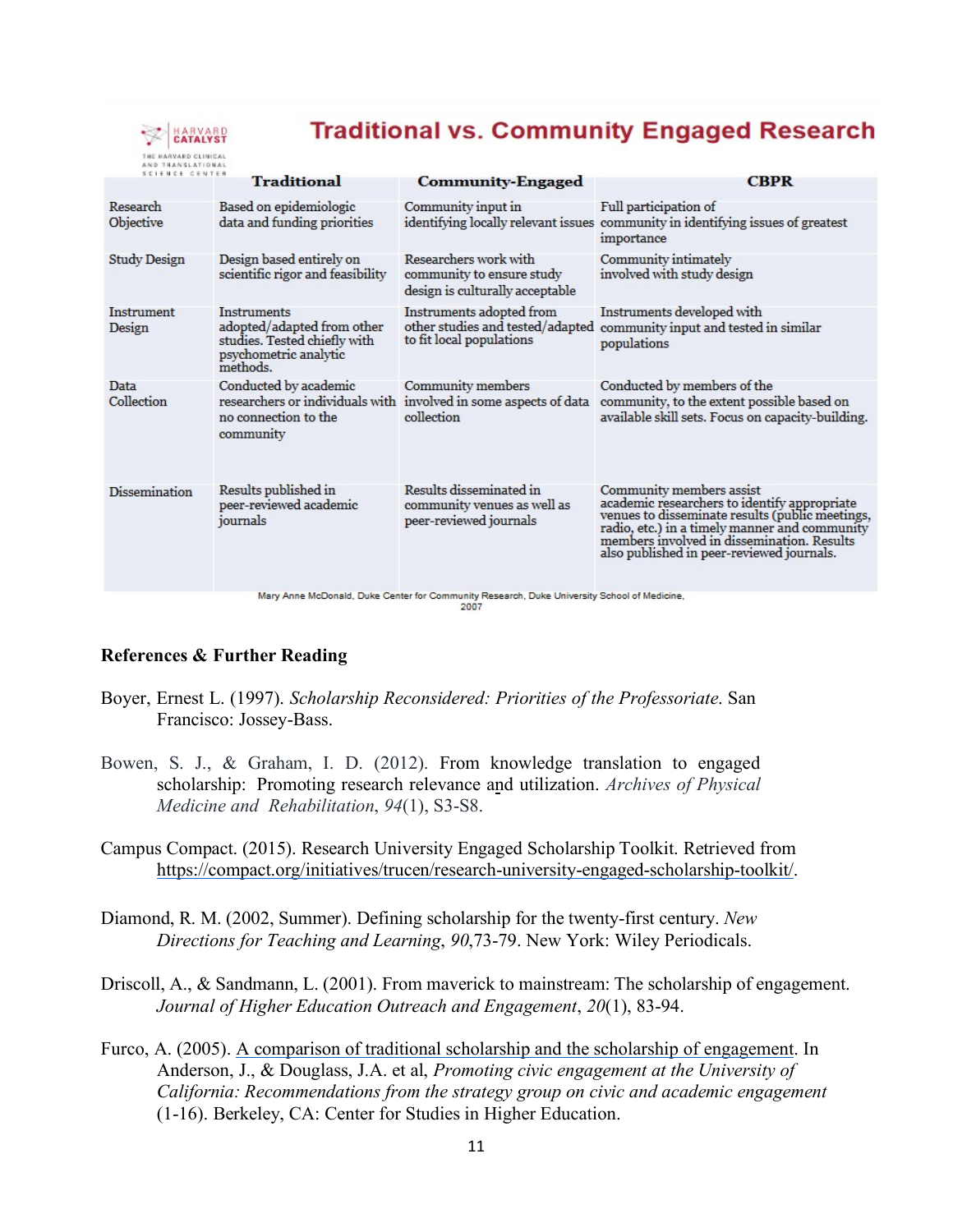- Glassick, C., Huber, M., & Maeroff, G. (1997). *Scholarship Assessed: Evaluation of the Professoriate*. San Francisco: Jossey-Bass.
- Hyman, D., Gurgevich, E., Alter, T., Ayers, J., Cash, E., Fahnline, D., . . . Wright, H. (2001-2). Beyond Boyer: The UniSCOPE model of scholarship for the 21st Century. *Journal of Higher Education Outreach and Engagement*, *7*(1&2), 41-65.
- Hacker, K., & Taylor, J. G. (2011). OHRP Research community forum protecting human subjects in research: Blending regulatory requirements and best practices Community-Engaged Research (CEnR) and the Institutional Review Board: Principles, challenges, and opportunities. Presentation, Boston, MA.
- McDonald, M.A. (2007). Traditional vs Community Engaged Research. Duke Center for Community Research, Duke University School of Medicine.
- Working Group on Evaluating Public History Scholarship. (2010). Working group issues: Tenure, promotion, and the publicly engaged academic historian report. *American Historical Association*. Retrieved from https://www.historians.org/publications-anddirectories/perspectives-on-history/september-2010/working-group-issues-tenurepromotion-and-the-publicly-engaged-academic-historian-report.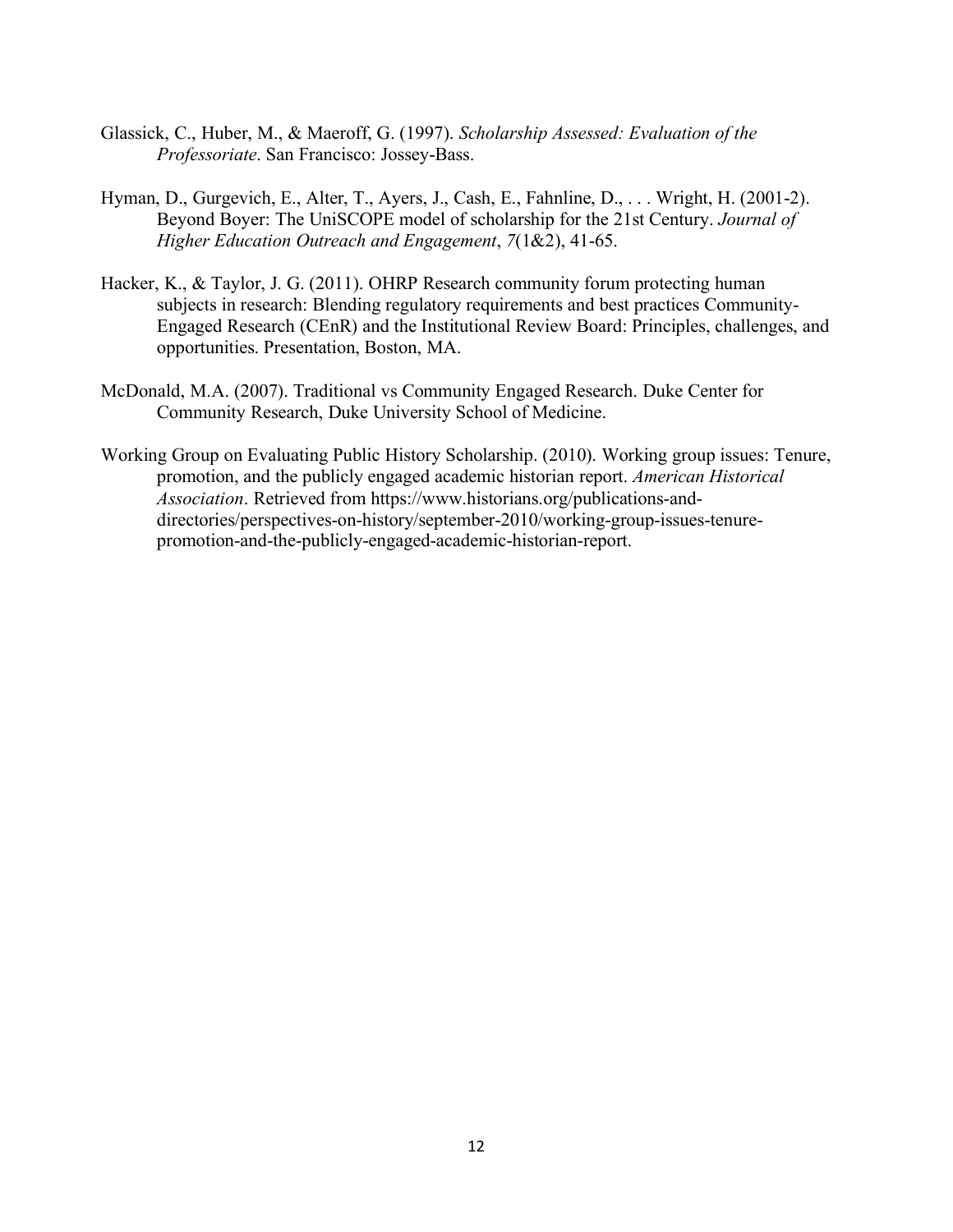## **Documenting Community-Engaged Scholarship**

When engaged scholars prepare a portfolio/dossier for review, they will need prior assurance that it will count towards promotion and/or tenure and will need to include all of the necessary evidence that can be evaluated and measured by extramural reviewers, the scholar's home department(s), and the University's review committee, Dean, and Provost. Engaged scholars need to show a mutuallybeneficial partnership between the community and the University. It is important to present a strong case on how each work product is scholarly in nature and meets such guidelines. To ensure that it will be recognized, faculty members should seek approval *prior* to beginning community-engaged work and including the work in their review portfolio. Junior faculty members in particular, should not rely on one type of scholarly work to support a successful review, especially as communityengaged scholarship requires a time commitment in order to cultivate partnerships, and presents other challenges.

This section provides information about what kinds of activities and documentation could be appropriate in academic units that support community-engaged scholarship. More information on promotions and tenure guidelines of USF can be found in the unit and department promotion and tenure documents (approved by the Board of Trustees).

#### **What kind of activities may be documented?**

Community-engaged scholarship can provide documentation from the following areas: Teaching, Research/Creative Activity, and Service.

*Community-Engaged Teaching includes, but is not limited to, the following:*

- Developing and delivering instruction to communities and other constituencies through a community partnership between a community organization, institution and/or program.
- Developing and delivering off-campus teaching activities such as study-abroad courses and experiences or immersions, international instruction, and distance education courses.
- Developing and delivering community-based instruction, such as community-based learning (or service learning) experiences, on-site courses, clinical experiences, professional internships, and collaborative programs.
- Developing and delivering *noncredit* classes and programs to members of the community
- Developing scholarly resources for the general public, such as bulletins, pamphlets, textbooks, software (apps), podcasts, and websites.

*Community-Engaged Research/Creative Activity includes, but is not limited to, the following:*

- Publishing papers in referred journals or presenting at academic conferences.
- Writing policy or position papers, reports, and other documents for policymakers, which demonstrate faculty expertise and further community needs.
- Disseminating research through various public programs, forums, and events.
- Creating exhibits in educational and/or cultural institutions.
- Developing innovative solutions that address social, economic, or environmental challenges (e.g. inventions, patents, products, services, clinical procedures, and practices).
- Conducting and reporting program evaluation research or public policy analyses for other institutions and agencies.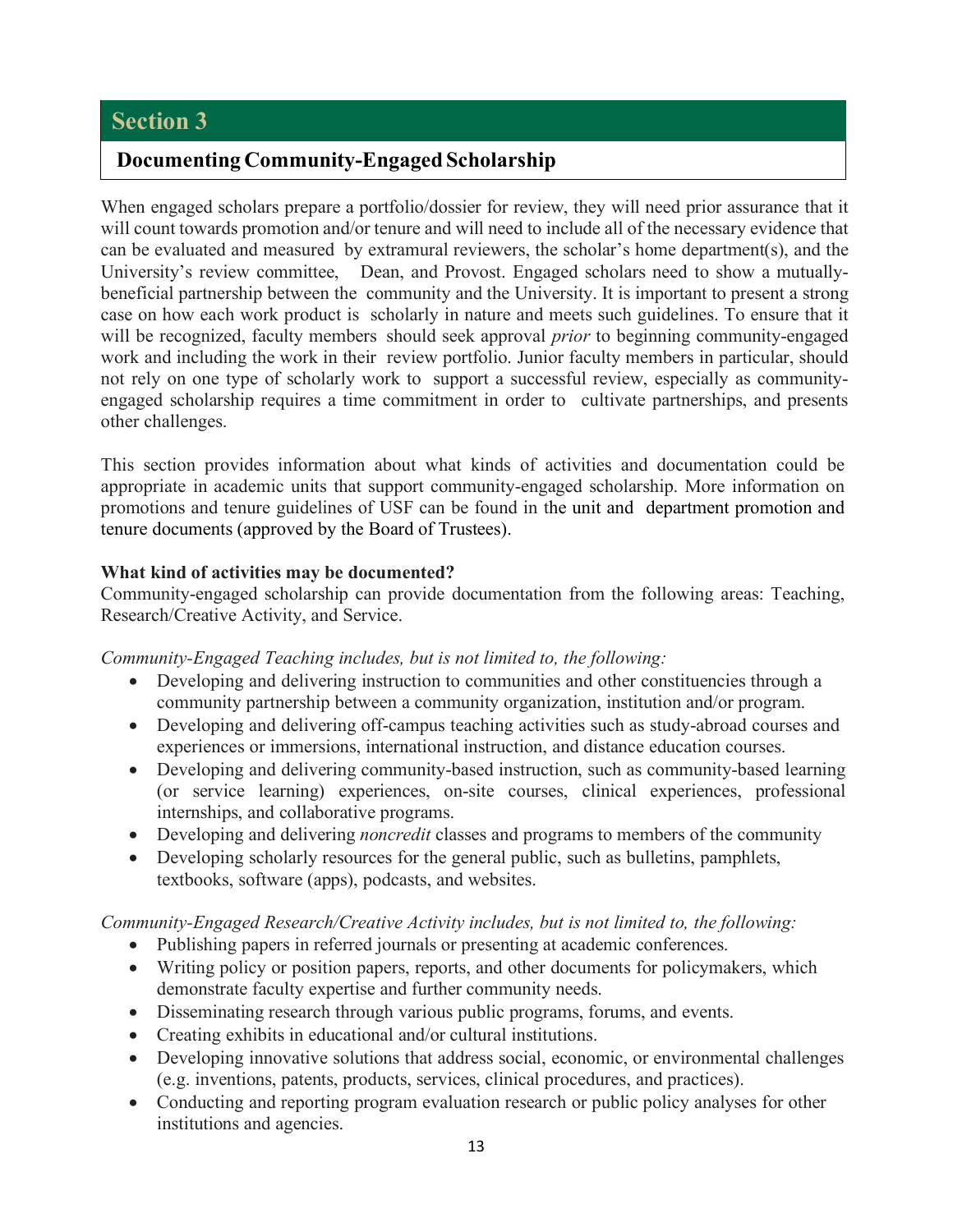- Conducting and disseminating directed or contracted research.
- Developing apps, podcasts, websites, brochures, exhibits, or performances for community members.

#### *Community-Engaged Service includes, but is not limited to, the following:*

- Writing position papers and/or op-eds for the general public, resulting from the community partnership.
- Consulting and providing technical assistance, expert testimony, and/or services to public and private organizations, based on the scholar's area of expertise.
- Collaborating with schools, businesses, advocacy groups, community groups, and civic agencies to develop policies that will effect change within the larger community.
- Providing leadership in or making significant contributions to economic and community development activities.
- Patient, clinical, and diagnostic services offered by faculty members and graduate/professional students.

#### **Evidence to Consider in Developing a Community Engagement Portfolio/Dossier**

The table below provides examples of how one might document for outcomes in teaching, research/creative activity, and service for the purposes for inclusion in a portfolio/dossier for promotion and review.

| <b>Teaching Documentation</b>                                                                                                                                                                                               | <b>Research &amp; Creative</b>                                                                                                                                                      | <b>Service Documentation</b>                                                                                                                                                                                                                                                                            |  |
|-----------------------------------------------------------------------------------------------------------------------------------------------------------------------------------------------------------------------------|-------------------------------------------------------------------------------------------------------------------------------------------------------------------------------------|---------------------------------------------------------------------------------------------------------------------------------------------------------------------------------------------------------------------------------------------------------------------------------------------------------|--|
|                                                                                                                                                                                                                             | <b>Activity Documentation</b>                                                                                                                                                       |                                                                                                                                                                                                                                                                                                         |  |
| In an course, evidence of<br>partnership with a community<br>organization for a community-<br>based learning course or project;<br>evidence of how students become<br>familiar with new ways of<br>framing social problems. | Illustrations of exhibits,<br>performances, public forums, and<br>original work created for the<br>community; creation of original<br>work including interdisciplinary<br>research. | Evidence of how the project was<br>collaboratively identified with<br>community partners and utilizes<br>the faculty member's expertise;<br>evidence of how project was co-<br>developed to address relevant<br>social issue or problem; evidence<br>of impact and/or contribution to<br>the community. |  |
| Evidence of enhanced access to<br>materials, resources, organization<br>of materials, and facilitation of<br>critical thinking and reflection<br>content for the students who<br>worked within the community<br>setting.    | Report of research conducted or<br>report of directed research<br>focused on community priorities<br>and community involvement.                                                     | Documents/reports resulting from<br>an activity/service provided;<br>number of people served and<br>benefitting from the project and<br>scholar's expertise.                                                                                                                                            |  |
| Course syllabi that shaped the<br>community project, student<br>theses, student internship projects<br>(such as a political philosophy<br>project on the nature of<br>solidarity).                                          | Evidence of publications and<br>conference participation based on<br>project.                                                                                                       | Various promotional and public<br>relations materials in the service<br>of the events organized with<br>community partners.                                                                                                                                                                             |  |
| Student creative works, project<br>works, or field work reports that                                                                                                                                                        | Grant proposals and/or external<br>funding received to support<br>community-engaged research.                                                                                       | Letters of acknowledgement from<br>community/partners.                                                                                                                                                                                                                                                  |  |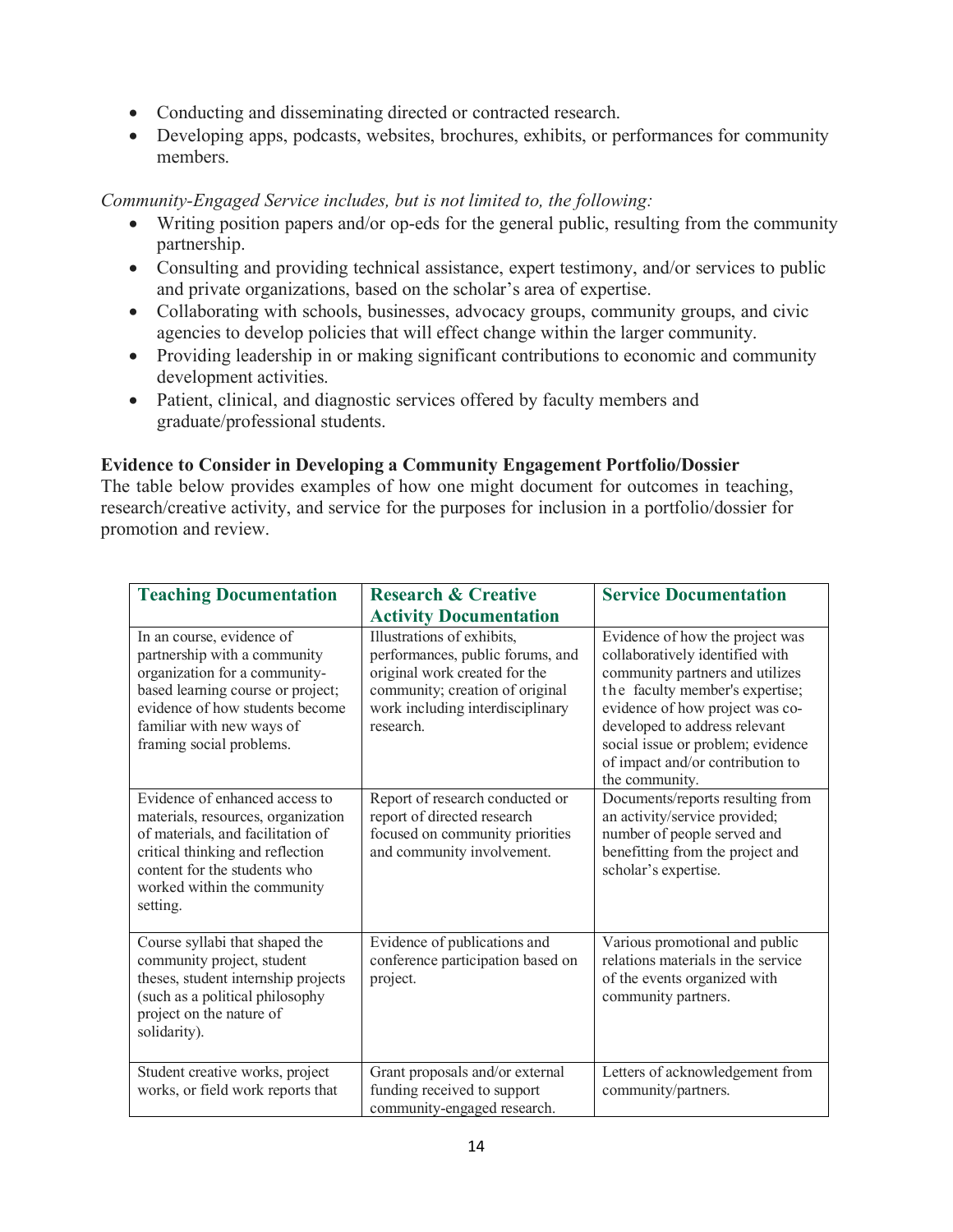| reflect collaboration with a<br>community partner.                                                                                    |                                                                                                                                                         |                                                                                                             |
|---------------------------------------------------------------------------------------------------------------------------------------|---------------------------------------------------------------------------------------------------------------------------------------------------------|-------------------------------------------------------------------------------------------------------------|
| Textbooks and/or other<br>educational materials created by<br>the instructor for non-credit<br>course taught to community<br>members. | Patent applications and/or<br>adoption of scholarly products if<br>community partners are involved<br>or if it impacts community<br>populations/groups. | Changes in public policy or<br>institutional processes.                                                     |
| Evidence of graduate/professional<br>student participation in courses in<br>mental health assessment and<br>program evaluation.       | Interprofessional practice and<br>program evaluation of services<br>offered in a counseling/mental<br>health clinic.                                    | Evidence of counseling services<br>provided by graduate/professional<br>students at a mental health clinic. |
| Evidence of graduate student<br>participation in research as part<br>of an oral history course.                                       | Evidence of research on historic<br>sites and communities.                                                                                              | Documentation of research and<br>reports available to community.                                            |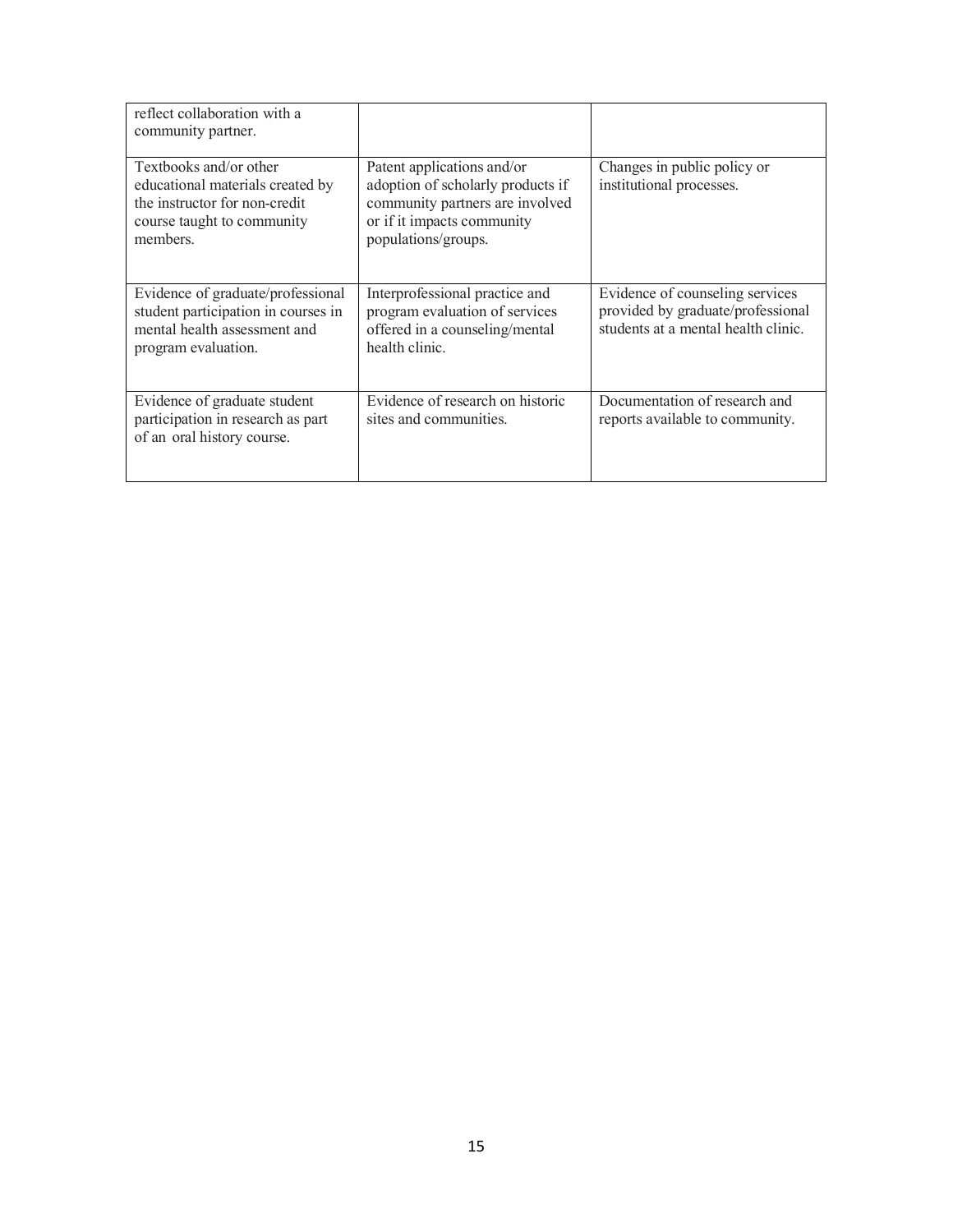## **Defining Characteristics of Community-Engaged Activities**

Although engaged scholarship, research, teaching, and service has been discussed in academia since the 1990s, there continues to be a lack of clarity regarding what it is and how to demonstrate the products of this engaged work. This section of the handbook will provide some guidance about how one may document engaged activities.

A plan for documenting community-engaged activities should be a part of the development phase of any effort in which community collaboration is identified as integral to the conduct of the teaching, research/creative activity, and service. This planning should include an understanding of the eight quality characteristics of community-engaged scholarship that underlie the evaluation of these activities.

The Community Campus Partnership for Health (2007) (https://www.ccphealth.org/) identifies the following eight characteristics as foundations for community-engaged activities that reflect high-level academic scholarship

- 1. Clear Academic and Community Change Goals
- 2. Adequate Preparation in Content Area and Grounding in the Community
- 3. Appropriate Methods: Rigor and Community Engagement
- 4. Significant Results: Impact on the Field and the Community
- 5. Effective Presentation/Dissemination to Academic and Community Audiences
- 6. Reflective Critique: Lessons Learned to Improve the Scholarship and Community Engagement
- 7. Leadership and Personal Contribution
- 8. Consistently Ethical Behavior: Socially-Responsible Conduct

Although these characteristics were developed with a focus on health partnerships, they utilized the work of Diamond and Adam (1993), which focused on academics across disciplines and can be easily adapted to any discipline. Any activity that incorporates community engagement as a strategy needs to provide specific information about how these characteristics are reflected in the implementation and outcomes of the community-engaged work.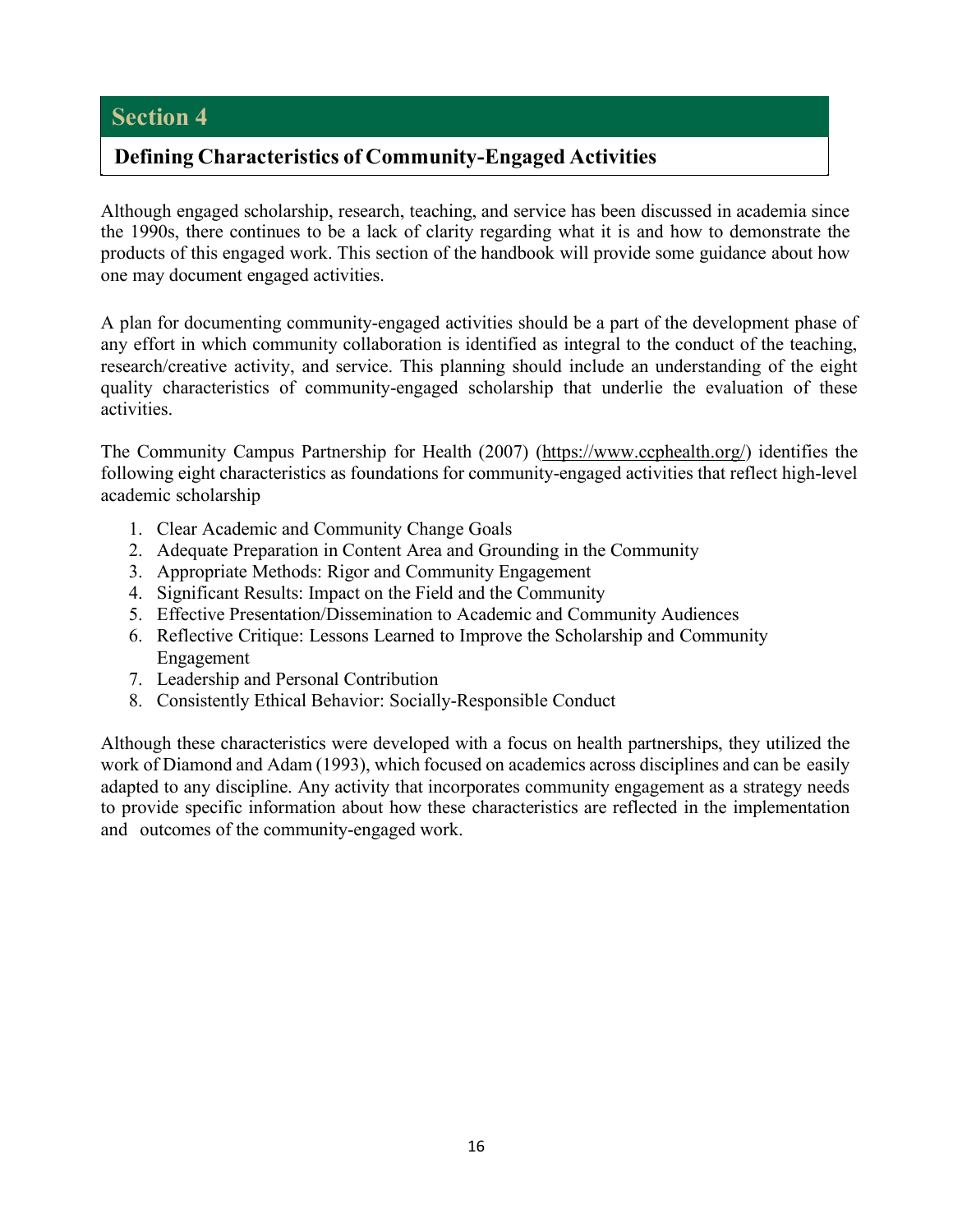The following examples are provided to illustrate the documentation approach that may be used as part of annual review and promotion and tenure documentation:

| <b>Characteristic</b>                                                                          | <b>Areas for Discussion in Documentation</b>                                                                                                                                                                                                                                                               |
|------------------------------------------------------------------------------------------------|------------------------------------------------------------------------------------------------------------------------------------------------------------------------------------------------------------------------------------------------------------------------------------------------------------|
| Clear Academic and Community Change<br>Goals                                                   | Goals for teaching, research, practice and<br>service and how collaboration with community<br>advanced those in a unique way (in the<br>academy and the community).                                                                                                                                        |
| Adequate Preparation in Content Area and<br>Grounding in the Community                         | Time and effort invested in developing<br>community partnerships; relating knowledge of<br>extant literature in the field that supports the<br>need for community partnerships.                                                                                                                            |
| Appropriate Methods: Rigor and Community<br>Engagement                                         | Impact on designs, methods/strategies,<br>curriculum approaches; how involving<br>community partners enhanced<br>understanding of concepts.                                                                                                                                                                |
| Significant Results: Impact on the Field and<br>the Community                                  | What knowledge was created or<br>applied and what impact has it had or<br>may likely have in the future?                                                                                                                                                                                                   |
| <b>Effective Presentation/Dissemination to</b><br><b>Academic and Community Audiences</b>      | Publications and presentations in<br>scholarly and community venues; co-<br>authoring with community partners.                                                                                                                                                                                             |
| Reflective Critique: Lessons Learned to<br>Improve the Scholarship and Community<br>Engagement | Critical reflections on the work, the community<br>partnerships, the issues and challenges that<br>arose and how they were able to address these<br>(for example, issues of power, resources,<br>capacity, racism, etc.); reflections on what<br>worked/did not work and ways to improve in<br>the future. |
| Leadership and Personal Contribution                                                           | Impact within the discipline and/or community<br>engagement arena related to their work;<br>leadership roles in relation to the identified<br>project.                                                                                                                                                     |
| Consistently Ethical Behavior: Socially-<br>Responsible Conduct                                | Process for cultivating the conduct of<br>exemplary practice, sound research techniques,<br>and appropriate engaged pedagogies that result<br>in meaningful and beneficial contributions to<br>communities; process for cultivating respect<br>for social and cultural norms of communities.               |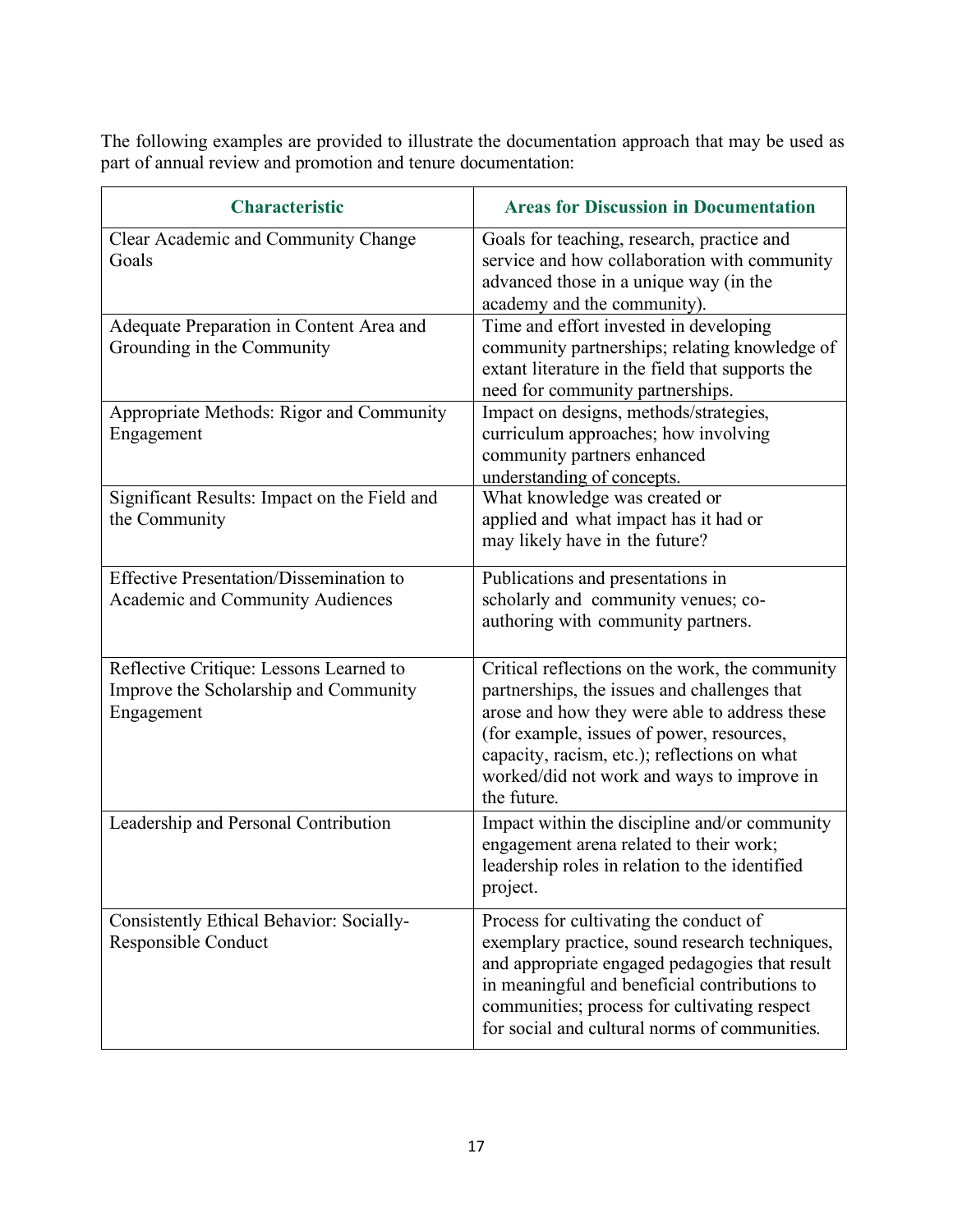The following template offers scholars a way to track engaged-research activities for promotion and tenure purposes:

| <b>Planned</b><br><b>Activity Area</b>                | <b>Role of Community/</b><br>partnership | <b>Academic</b><br><b>Outcomes</b> | <b>Community</b><br><b>Outcomes</b> | <b>Documentation</b><br>of products |
|-------------------------------------------------------|------------------------------------------|------------------------------------|-------------------------------------|-------------------------------------|
| Teaching                                              |                                          |                                    |                                     |                                     |
| Research/<br>Scholarship/<br><b>Creative Activity</b> |                                          |                                    |                                     |                                     |
| Practice                                              |                                          |                                    |                                     |                                     |
| Service                                               |                                          |                                    |                                     |                                     |

#### **References & Further Reading**

- Diamond , R. M., & Adams B. A. (1993). Recognizing faculty work: Reward systems for the Year 2000. In Diamond & Adams (Eds), *New Directions in Higher Education*. San Francisco: Jossey-Bass.
- Driscoll, A., & Sandmann, L. (2001). From maverick to mainstream: The scholarship of engagement. *Journal of Higher Education Outreach and Engagement*, *20*(1)83-94.
- Ellison, J. & Eatman, T. (2008). Scholarship in public: Knowledge creation and tenure policy in the engaged university. *Imagining America*. Retrieved from http://imaginingamerica.org/wpcontent/uploads/2015/07/ScholarshipinPublicKnowledge.pdf.
- Foster, K. M. (2012). Taking a stand: Community-engaged scholarship on the tenure track. *Journal of Community Engagement and Scholarship*, *3*(2), 20-30.
- Franz, N. K. (2011). Tips for constructing a promotion and tenure dossier that documents engaged scholarship endeavors. *Journal of Higher Education Outreach and Engagement*, *15*(3), 15-29.
- Jordan, C. M., Wong, L.A., & Jungnickel, P.W. (2009). The community-engaged scholarship review promotion and tenure package: A guide for faculty and committee members*. Metropolitan Universities*, *20*(2), 66-86.
- Jordan, C. (Ed). (2007). Community-Engaged Scholarship Review, Promotion & Tenure Package. Peer Review Workgroup, *Community-Engaged Scholarship for Health Collaborative*, Community-Campus Partnerships for Health.
- O'Meara, K., Eatman, T., & Petersen, S. (2015). Advancing engaged scholarship in promotion and tenure: A roadmap and call for reform. *Association of American Colleges & Universities*. *101*(3).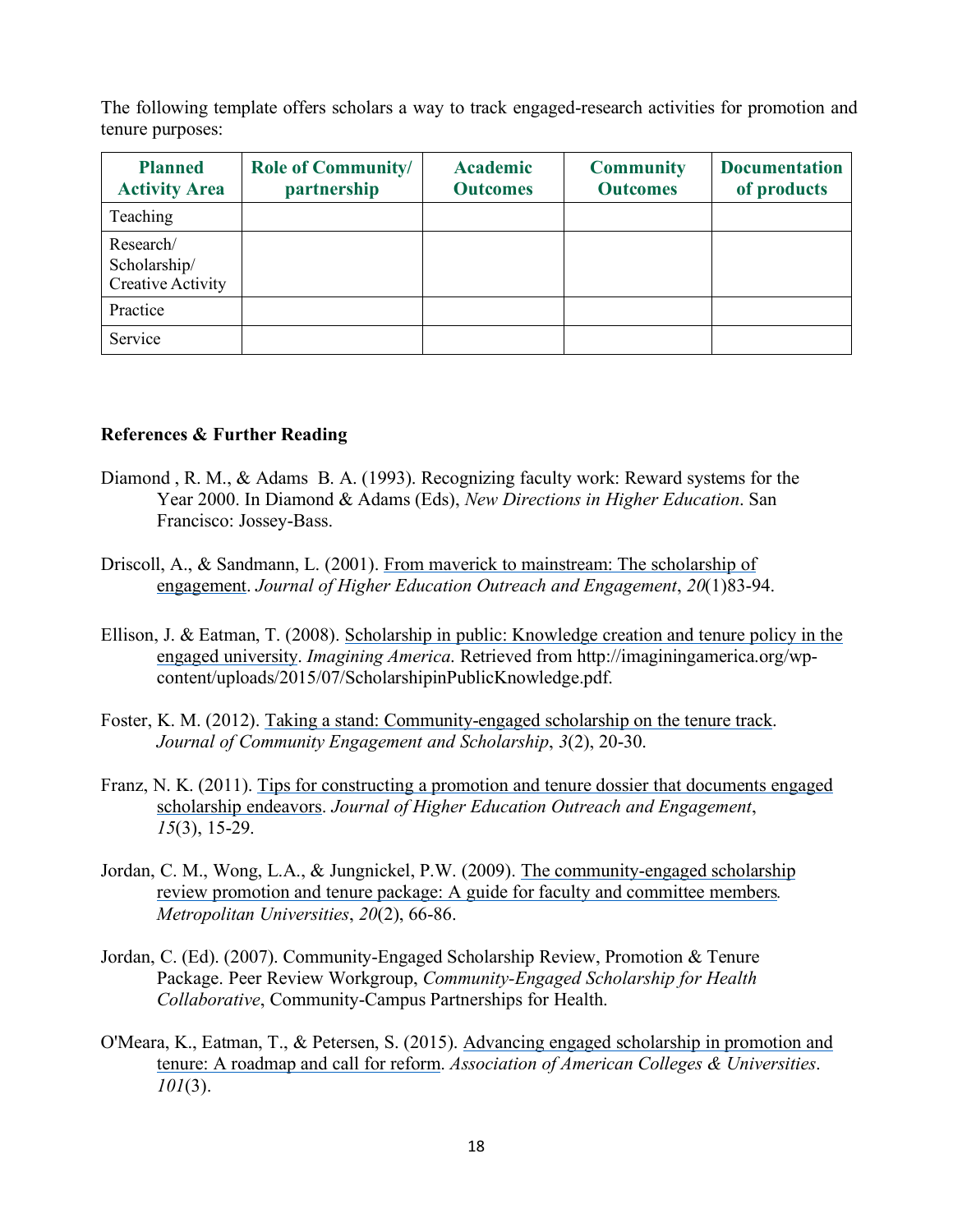- University-wide evaluation guidelines for promotions and tenure. University of North Carolina at Greensboro. http://provost.uncg.edu/documents/personnel/evaluationPT.pdf.
- The URBAN Scholar-Activist Network. (2015). Updated guidelines for peer-reviewing community based research. Retrieved from. http://urbanresearchnetwork.org/updated-guidelines-forpeer-reviewing-community-based-research.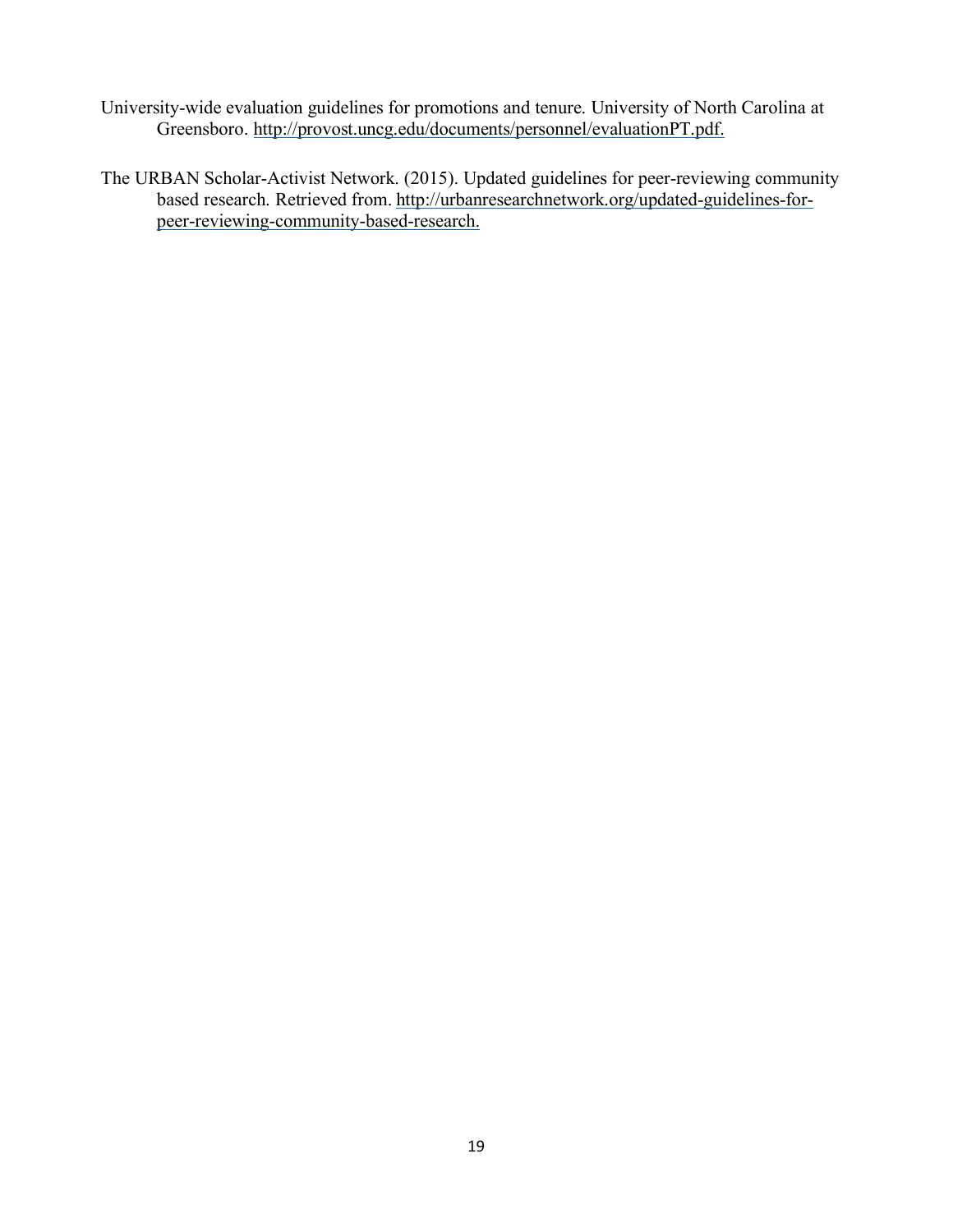## **Reviewing and Evaluating Community-Engaged Work**

This section provides examples of criteria utilized by other institutions to evaluate communityengaged scholarship. You may find this information useful in characterizing your communityengaged work. *These criteria are not in the University of South Florida Tenure and Promotion Guidelines*

#### *Michigan State University Points of Distinction* (Doberneck and Fitzgerald, p.5)

Scholarship – To what extent is the effort consistent with the methods and goals of the field and shaped by knowledge and insight that is current or appropriate to the topic? To what extent does the effort generate, apply, and utilize knowledge?

Significance – To what extent does the effort address issues that are important to the scholarly community, specific constituents, and the public?

Impact – To what extent does the effort benefit or affect fields of scholarly inquiry, external issues, communities, or individuals? To what extent does the effort inform and foster further activity in instruction, research and creative activities, or service?

Context – To what extent is the effort consistent with University Mission Statement, unit criteria for evaluating community-engaged scholarship, issues within the scholarly community, the constituents' needs, and available resources?

#### *The National Review Board*

The National Review Board for the Scholarship of Engagement developed the following criteria to assess and evaluate community-engaged scholarship or the scholarship of engagement. The criteria are similar to what is used by Michigan State University and other institutions.

Goals/Questions

- Does the scholar state the basic purpose of the work and its value for public good?
- Is there an "academic fit" with the scholar's role, as well as the departmental and university mission?
- Does the scholar define objectives that are realistic and achievable?
- Does the scholar identify intellectual and significant questions in the discipline and in the community?

Context of Theory, Literature, and "Best Practices"

- Does the scholar show an understanding of relevant existing scholarship?
- Does the scholar bring the necessary skills to the collaboration?
- Does the scholar make significant contributions to the work?
- Is the work intellectually compelling?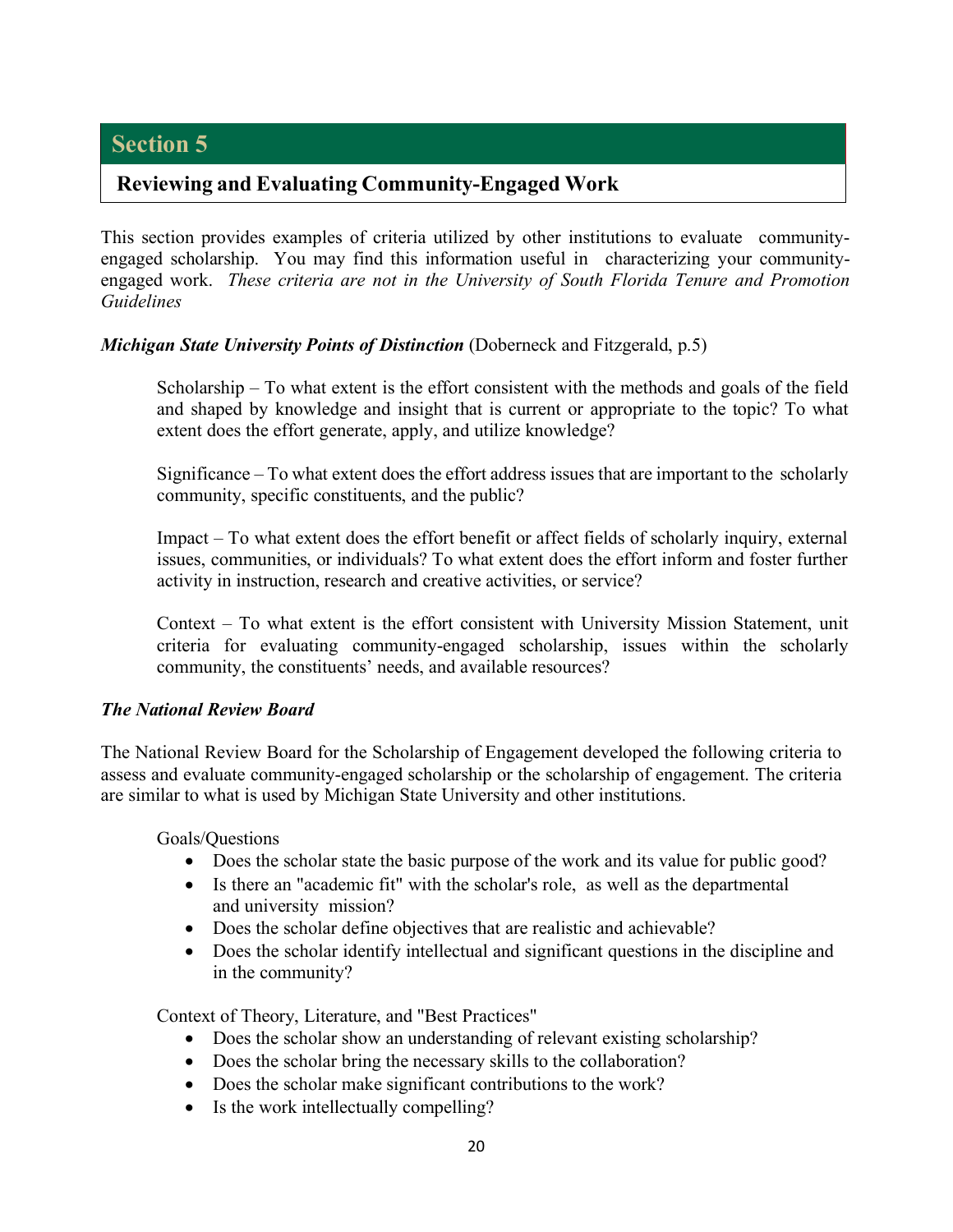## **Methods**

- Does the scholar use methods appropriate to the goals, questions, and context of the work?
- Does the scholar describe rationale for election of methods in relation to context and issue?
- Does the scholar apply effectively the methods selected?
- Does the scholar modify procedures in response to changing circumstances?

#### Results

- Does the scholar achieve the goals?
- Does the scholar's work add consequentially to the discipline and to the community?
- Does the scholar's work open additional areas for further exploration and collaboration?
- Does the scholar's work achieve impact or change? Are those outcomes evaluated and by whom?
- Does the scholar's work make a contribution consistent with the purpose and target of the work over a period of time?

Communication/Dissemination

- Does the scholar use suitable styles and effective organization to present the work?
- Does the scholar communicate/disseminate to appropriate academic and public audiences consistent with the mission of the institution?
- Does the scholar use appropriate forums for communicating work to the intended audience?
- Does the scholar present information with clarity and integrity?

Reflective Critique

- Does the scholar critically evaluate the work?
- What are the sources of evidence informing the critique?
- Does the scholar bring an appropriate breadth of evidence to the critique?
- In what way has the community perspective informed the critique?
- Does the scholar use evaluation to learn from the work and to direct future work?
- Is the scholar involved in a local, state and national dialogue related to the work?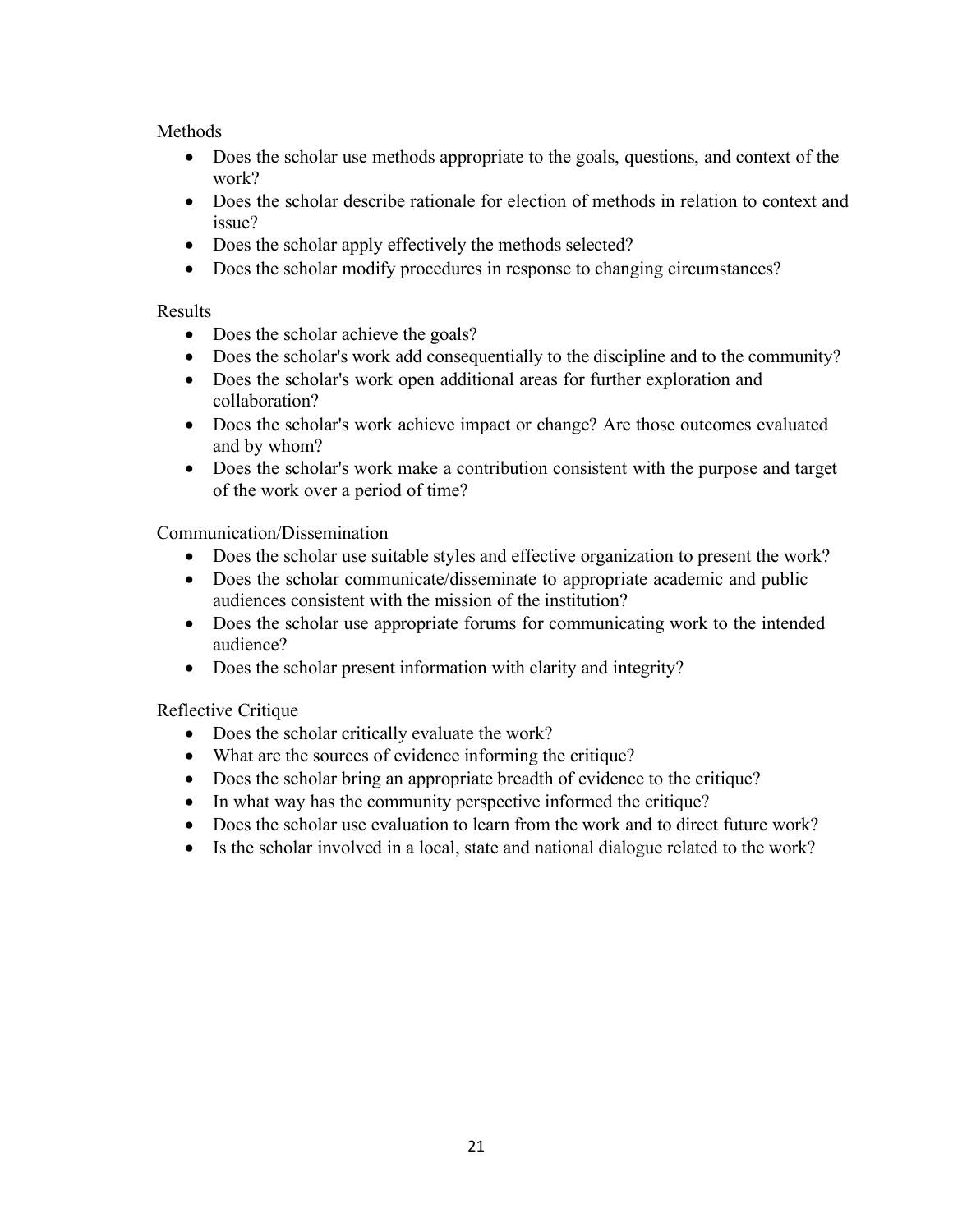Diamond (2002) summarizes ways in which to evaluate engaged scholarship for promotion and tenure, including Table 1 below, which provides his recommended structure (p. 78):

Table 1. Criteria for Considering an Activity as Scholarly

- 1. The activity or work requires a high level of discipline-related expertise.
- 2. The activity or work is conducted in a scholarly manner with
	- clear goals
		- adequate preparation
		- appropriate methodology
- 3. The activity or work and its results are appropriately and effectively documented and disseminated. This reporting should include a reflective critique that addresses the significance of the work, the process that was used, and what was learned.
- 4. The activity or work has significance beyond the individual context. It
	- breaks new ground or is innovative
	- can be replicated or elaborated
- 5. The activity or work, both process and product or result, is reviewed and judged to be meritorious and significant by a panel of one's peers.

It will be the responsibility of the academic unit to determine if the activity or work itself falls within the priorities of the department, school or college, discipline, and institution.

The chart below—developed by contributors to this handbook from the University of Louisville serves as a guide to developing products that meet the needs of both university and community partners.

| <b>Example of CE &amp; P&amp;T</b><br>Planning |                               | <b>Example of CE &amp; P&amp;T Criteria</b> |                                                                           |                                                                            |                                                                                                                                                                                        |
|------------------------------------------------|-------------------------------|---------------------------------------------|---------------------------------------------------------------------------|----------------------------------------------------------------------------|----------------------------------------------------------------------------------------------------------------------------------------------------------------------------------------|
|                                                |                               | (Implementation & Evaluation)               |                                                                           |                                                                            |                                                                                                                                                                                        |
| <b>Activity</b>                                | Criteria                      | <b>Activity</b>                             | P&T Criteria                                                              | Outcome                                                                    | Product(s)                                                                                                                                                                             |
| What is project?                               | What criteria<br>does it fit? | What is<br>project?                         | Which specific<br>criteria does it fit?<br>It could fit more<br>than one. | Classic academic<br>products, such as:<br>Presentations.<br>articles, etc. | What are priorities for<br>the Community/partner?<br>Assessment of computer<br>lab class and materials<br>for refugees, teaching<br>provide computer<br>classes for homeless,<br>etc., |
|                                                |                               |                                             |                                                                           |                                                                            |                                                                                                                                                                                        |
|                                                |                               |                                             |                                                                           |                                                                            |                                                                                                                                                                                        |
|                                                |                               |                                             |                                                                           |                                                                            |                                                                                                                                                                                        |
|                                                |                               |                                             |                                                                           |                                                                            |                                                                                                                                                                                        |
|                                                |                               |                                             |                                                                           |                                                                            |                                                                                                                                                                                        |
|                                                |                               |                                             |                                                                           |                                                                            |                                                                                                                                                                                        |
|                                                |                               |                                             |                                                                           |                                                                            |                                                                                                                                                                                        |
|                                                |                               |                                             |                                                                           |                                                                            |                                                                                                                                                                                        |

Source: Hines-Martin, V. and Cunningham, H. R. (2016) Using Community-Engaged Work in Support of Promotion and Tenure. University of Louisville.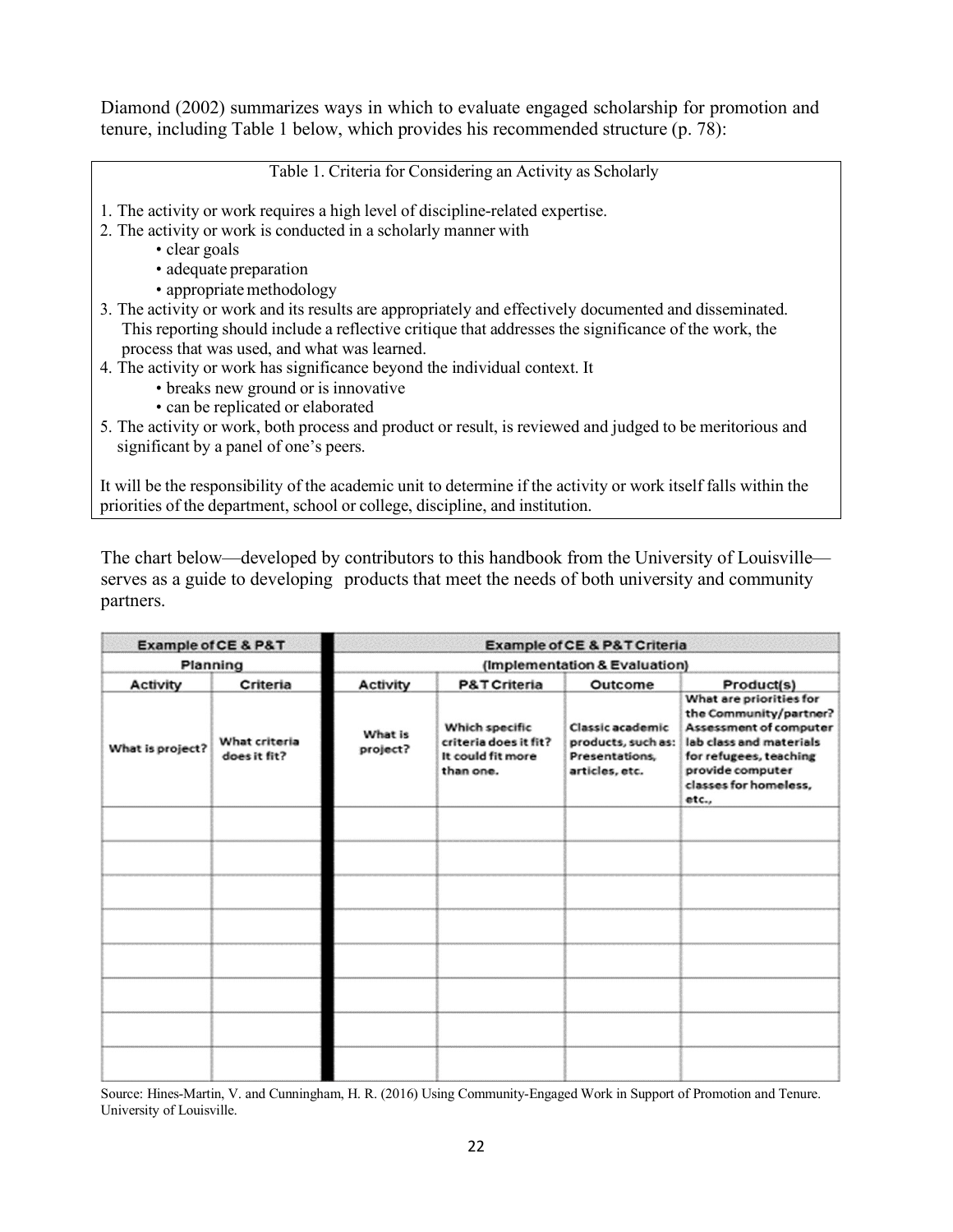## **Peer Review**

As mentioned earlier, by adding "reciprocity" to traditional scholarship—or in this case traditional peer-review—to the campus-community partnership, the flow of knowledge is multidirectional, and new forms of scholastic products emerge that document the needs of both sides of the partnership. These collaborative takeaways do not necessarily fit the traditional form of scholarship, so the peer evaluator must be an expert who is knowledgeable about the quality of the work and has the ability to think beyond traditional research while performing the peer review (adapted from Janke  $\&$ Clayton, 2012).

#### **Policy Papers and Their Influence on Public Policy**

Policy papers or white papers are communication tools that identify a public problem and clearly state a conclusion about this problem based on primary research. These are products that often result from community-engaged work, for the benefit of community partners. Technical papers are usually written by an expert in a field of study, an academician. However, as academic scholars collaborate with public communities, research- and policy- driven relationships develop.

Research-policy relationships are not new. Since the 1970s, scholars from both the U.S. and the U.K. theories and models on the relationship between academicians and policymakers. Figure 1 on the next page (Boswell and Smith, p. 2) illustrates the possible "direction of influence" of researchpolicy relations. In number three, circular overlapping arrows are meant to convey a "mutuallybeneficial" relationship between research and policy (e.g. social issues, social policy, governance, etc.).

Related to policy papers produced during engaged research are technical reports, which may similarly shape policies and programs. There are different types of technical reports produced from community-engaged research, varying based on the objectives or utilization of the research findings. In all cases, stakeholder needs, the research purpose, and target audience should be considered when communicating results. Technical reports should not only identify what, when, how, and to what extent information should be shared but should also take into account how information might be received and used.

For example, community-engaged research can have an evaluative focus. In this case, researchers can collaborate with Community Program managers/teams to identify appropriate evaluation products and processes, looking for how to streamline processes, reduce costs, improve efficiency, and so on. They can focus on impact assessment, in which findings can be used to increase the understanding of risks and opportunities and the viability of programs/projects or sectors.

In many instances, findings from community-engaged research can influence management strategies, policies, and business plans. These include environmental, social, and economic recommendations, as well as issues surrounding good governance. A successful communityengaged research project will adopt the participatory action approach in which communities and stakeholders are equally empowered by the research process and the information generated.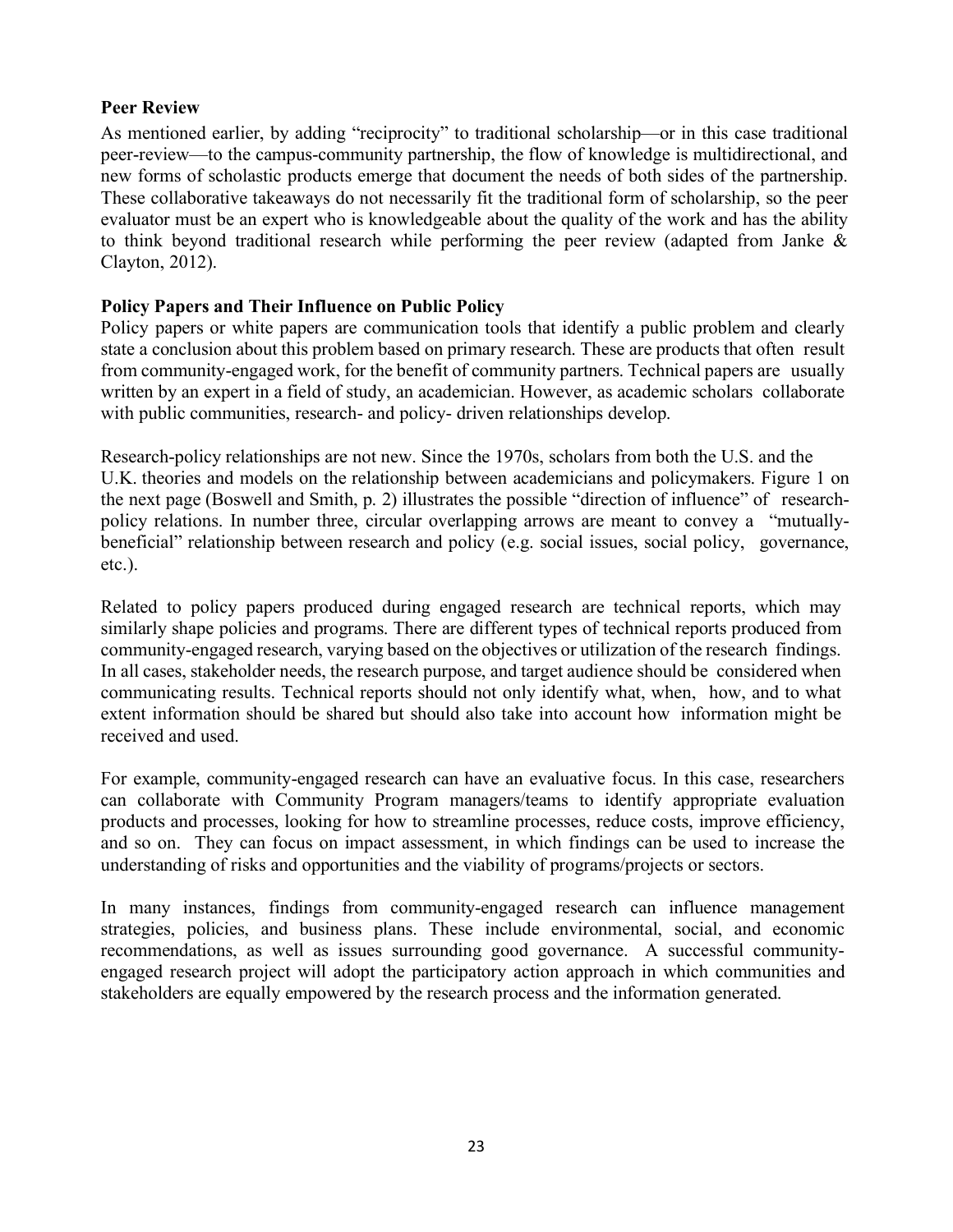#### **Research-Policy Relations**



The key is to recognize ways that engaged research reciprocally combines scholarly expertise with public needs. As Ellison and Eatman (2008) state, "Publicly engaged academic work is scholarly or creative activity integral to a faculty member's academic area. It encompasses different forms of making knowledge about, for, and with diverse publics and communities. Through a coherent, purposeful sequence of activities, it contributes to the public good and yields artifacts of public and intellectual value" (p. iv).

#### **References and Further Reading**

- Boswell, C., & Smith, K. (2017). Rethinking policy 'impact': Four models of research-policy relations. *Palgrave Communications, 3*(44), 1-10.
- Colbeck, C. L., & Michael, P. W. (2006). The public scholarship: Reintegrating Boyer's four domains. *New directions for institutional research*, *2006*(129), 7-19.
- Clearinghouse and National Review Board for the Scholarship of Engagement. (2002). Evaluation criteria for the scholarship of engagement. Retrieved from http://unh.edu/engagedscholars/pdf/review-board-criteria.pdf.
- Diamond, R. M. (2002). Defining scholarship for the twenty-first century. *New Directions for Teaching and Learning, 2002*(90), 73-80.Retrieved from https://doi.org/10.1002/tl.57.
- Ellison, J., & Eatman, T. K. (2008). Scholarship in public: Knowledge creation and tenure policy in the engaged university. Syracuse, NY: *Imagining America*.
- Janke, E. M., & Clayton, H. P. (2012). Excellence in community engagement & communityengaged scholarship: Advancing the discourse at UNCG. *University of North Carolina Greensboro*.
- Jordan, C. M., Wong, K. A., Jungnickel, P. W., Joosten, Y. A., Leugers, R. C., & Shields, S. L. (2009). *Metropolitan Universities*, *20*(2), 66-86.
- Michigan State University, (2009). Points of distinction: A Guidebook for planning and evaluating quality outreach.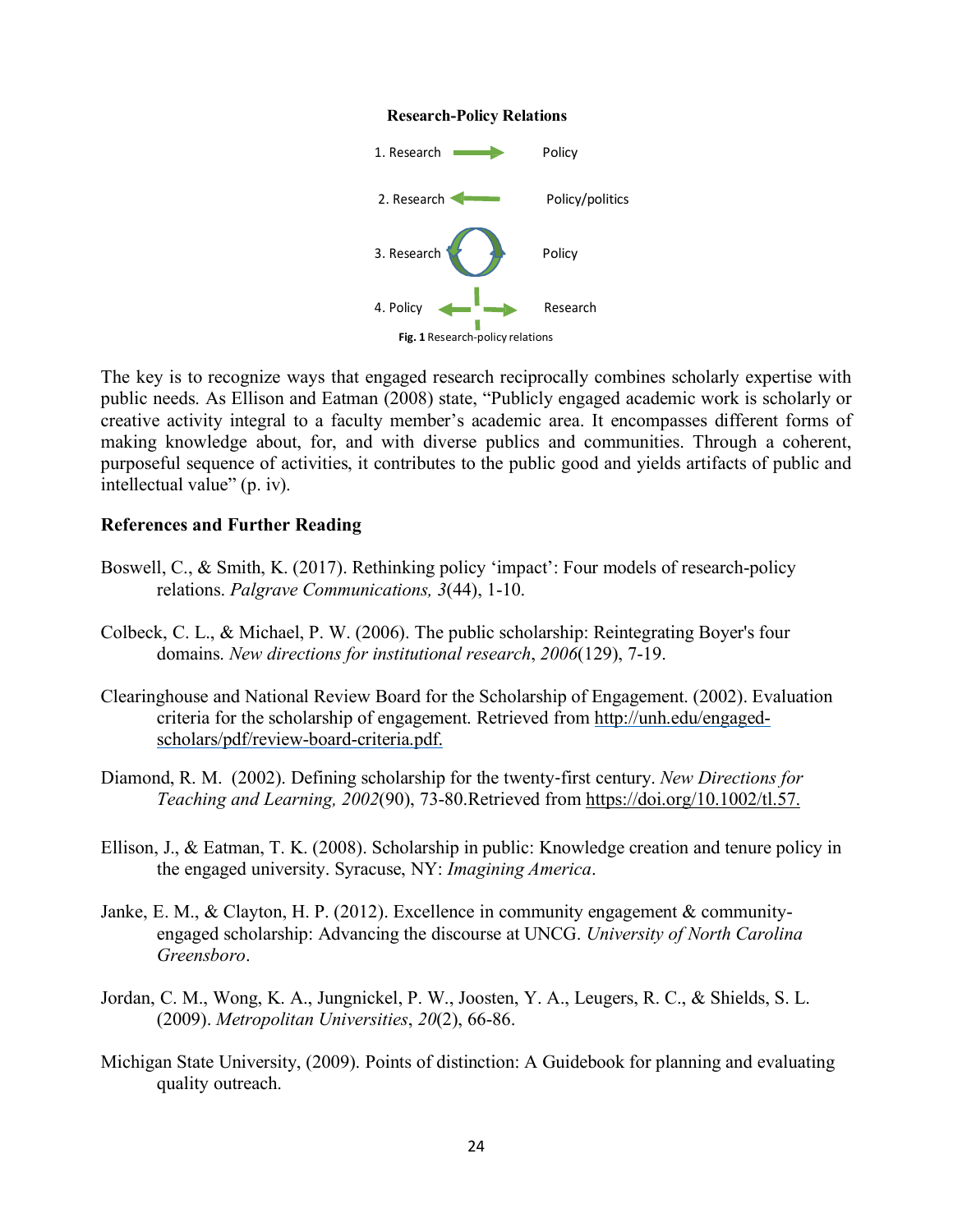- O'Meara, K., Eatman, T., & Petersen, S. (2015). Advancing engaged scholarship in promotion and tenure: A roadmap and call for reform. *Liberal Education*, *101*(3).
- Saltmarsh, J., Giles, D. J., Ward, E., & Buglione, S. M. (2009). Rewarding community-engaged scholarship. *New Directions For Higher Education*, (147), 25-35.
- Scott, J. (2007). Engaging academia in community research: Overcoming obstacles and providing incentives, Center for Urban and Environmental Solutions (CUES), Florida Atlantic University. Retrieved from http://consensus.fsu.edu/bogfcrc/pdfs2/Engaging\_Academic\_in\_Community\_Research\_FAU.doc.
- Weerts, D. J., and Sandmann, L. R. (2008) Building a two-way street: Challenges and opportunities for community engagement at research universities." *Review of Higher Education, 32*(1), 73–106.
- Weiss, C. (1979). The many meanings of research utilization. *Public Administrative Review*, *39*, 426–431.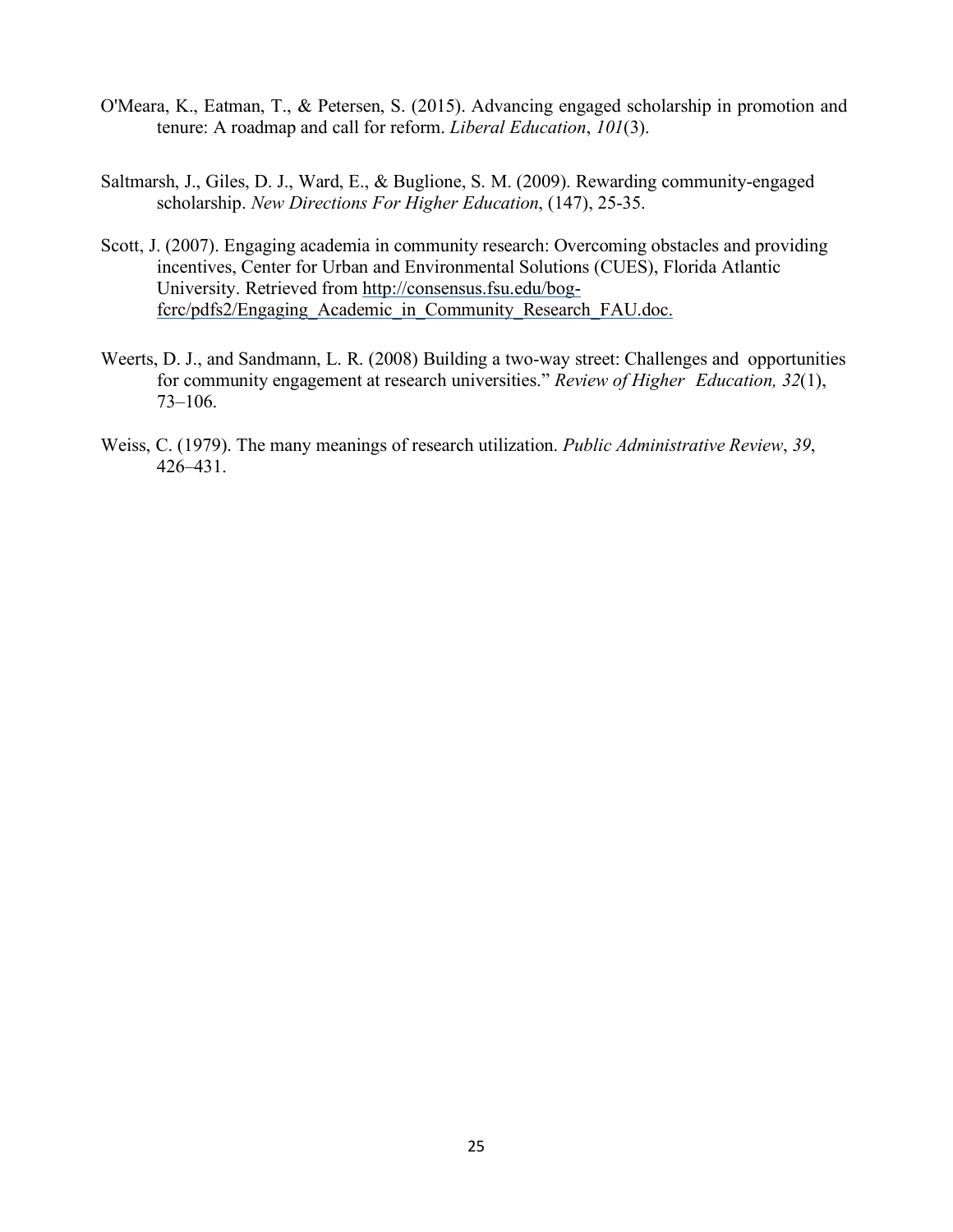## **Impact of Community-Engaged Research and Scholarship**

This handbook focuses on developing, describing, documenting, and reviewing community engaged scholarship. The key is to develop a strategy at the beginning of the research design on how data from the community-engaged projects can be prepared for refereed publications. At the same time, community-engaged research and scholarship have other benefits that extend beyond the walls of academia. They reflect the social responsibility of an institution to address the needs of the communities and societies in which they are embedded. The non-referred technical reports that are generated as shown in the previous section can have different functions, including evaluation, impact assessment, institutional analyses, risk management, policy recommendation, and community empowerment, among others.

This section of the handbook highlights how evaluators and scholars might conceive of the impact community-engaged research and scholarship in more complex ways to support a more effective promotion and tenure process. Community-engaged scholarship has many levels of impact, all of which include elements of transformative change. Tremblay (2017) suggests that there are three main levels: (i) micro or individual; (ii) meso or community; and (iii) macro or institutional.

#### **The Micro or Individual Level**

Community-engaged scholarship can result in changed behavior, skills, attitudes, knowledge, or understandings for both the researcher and research participants. Consequently, more communitybased researchers are adopting reciprocity, reflexivity, and epistemological inclusiveness in their research methodology. This allows for greater participation, increased likelihood of accurate representation, and empowerment of research subjects.

This work can result in refereed publications (e.g. journal articles, books and monographs, coauthored or co-edited articles or books, and conference papers). In addition, community engagement can lead to successful jointly-prepared funding proposals and grants. The impact of such work can be documented through personal letters from community partners, media coverage of your work, and other sources.

## **The Meso or Community Level**

At the meso or community level, engaged research can result in constructive and positive changes to a community project through collaboration and the sharing of ideas and indigenous knowledge. This includes addressing disparities and enhancing diversity and inclusiveness, as well as a more targeted identification of the social, political, cultural, and economic issues that are important to change in systemic outcomes.

Engaging the community also results in increased relevance of the research in meeting the policy needs of the community. Scholars can influence policy through publication of policy reports and/or briefs, as well as from advising/consulting with government and non- government bodies. According to Viswanathan (2004), community-engaged research and scholarship places a high priority on converting findings into new practices and policies that are beneficial to the community.

Additionally, communities benefit from faculty non-referred publications that are informative and educational (such as handbooks, newsletters, local/national newspapers, multi-media products, etc.) and from invited presentations, workshops, commissioned works, artistic and/or digital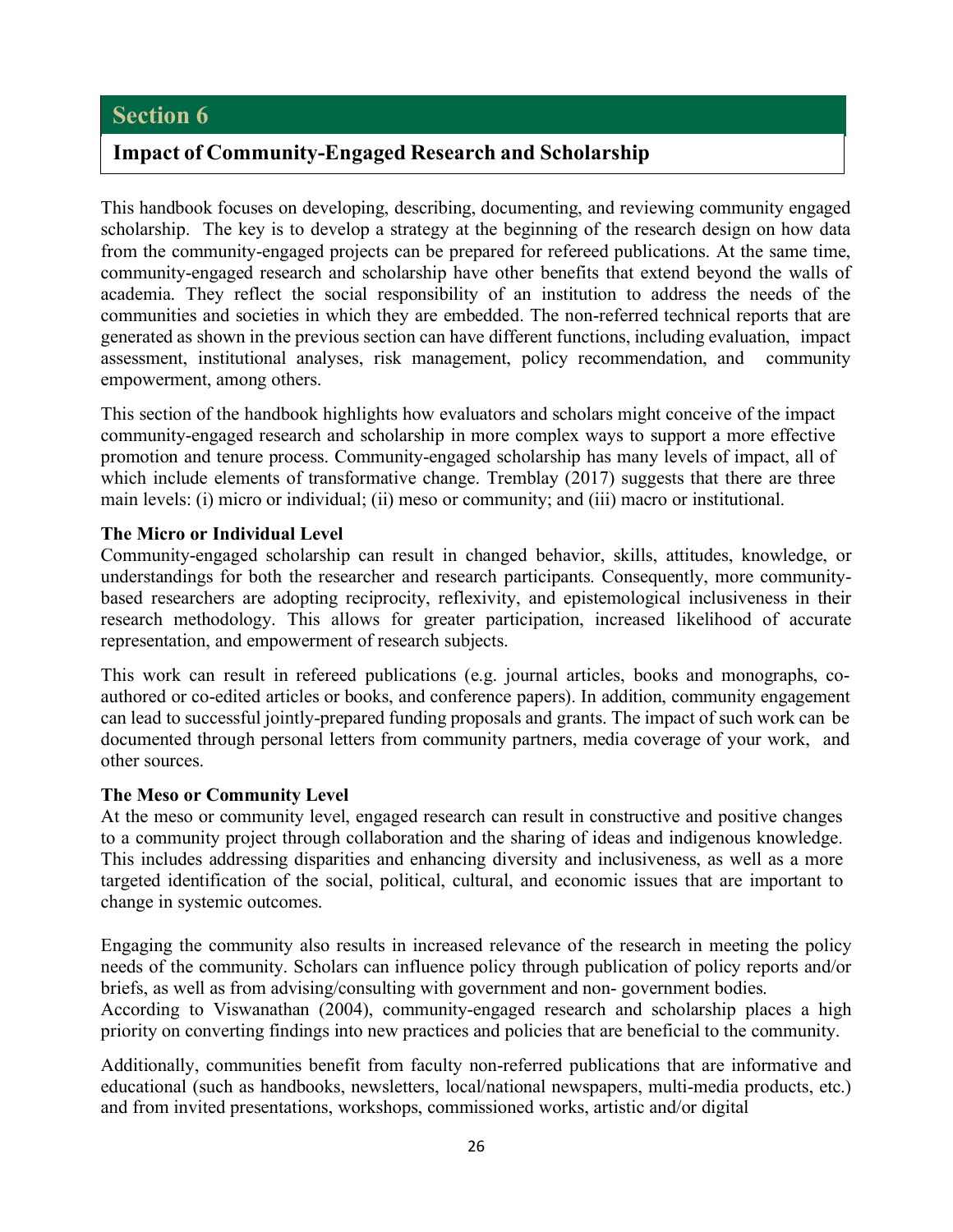performances, exhibits, videos and films, etc. Overall, community-engaged research and scholarship can improve the quality of life and economic vitality of a community in sustainable fashions.

## **The Macro or Systemic Level**

Macro-level impact of community-engaged research and scholarship usually takes years. These outcomes include sustainable changes in long-term policies, structures, and/or regional, national and international agendas. It also involves changing some of the traditional methodologies of research used in knowledge generation, interpretation, and validation. This often takes place through increased adoption and acceptance of the participatory action research approach, spending more time in the community, sharing power, and changing the hierarchical structure of academic and non-academic structures.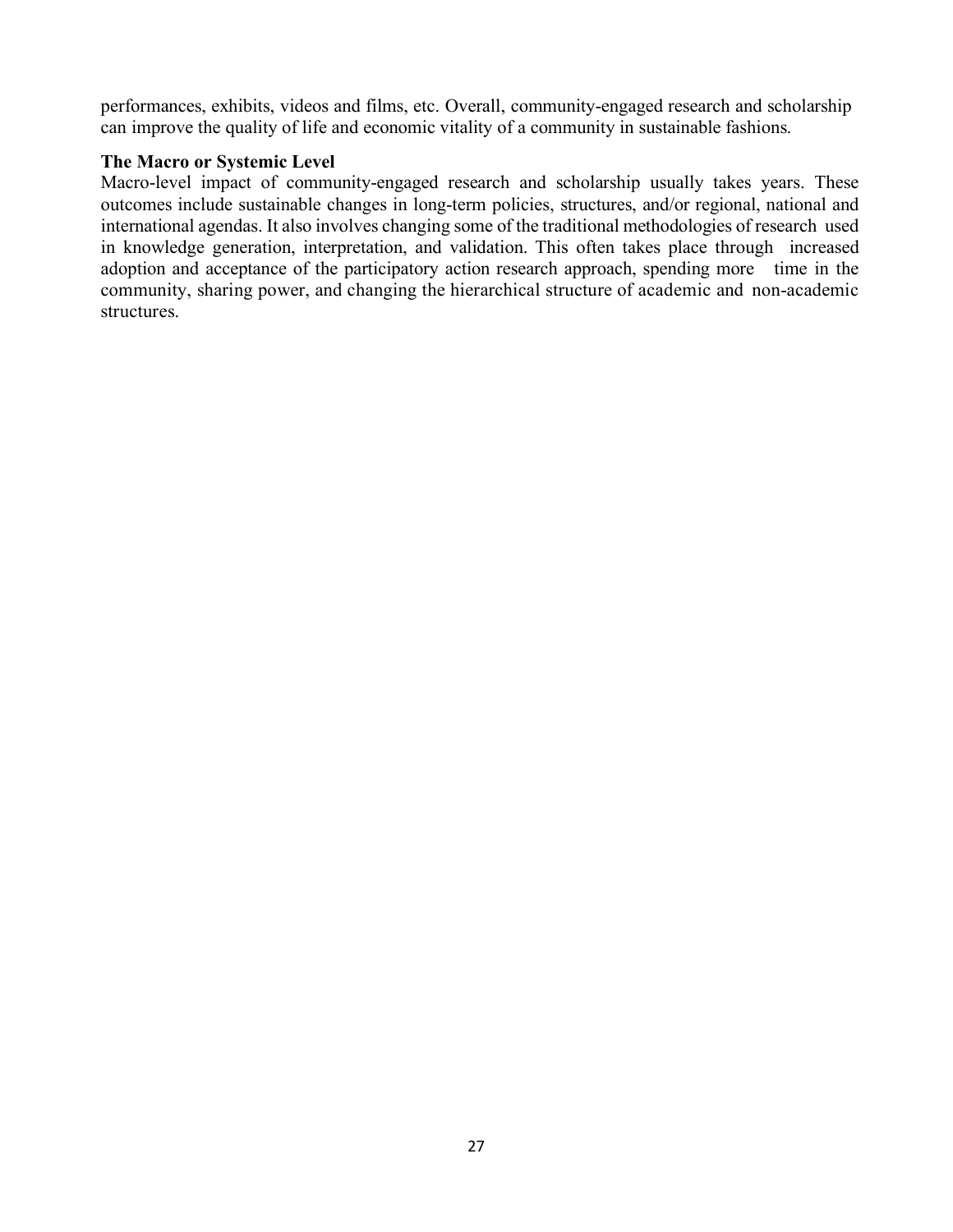## **Resources on Community Engagement & Engaged Scholarship**

## **Community Engagement Organizations & Associations**

- **AAC&U: Association of American State Colleges and Universities** is the leading national association concerned with the quality, vitality, and public standing of undergraduate liberal education.
- **AERA: American Education Research Association**
	- o Special Interest Group #41: Service-Learning and Experiential Education
- **APLU: Association of Public and Land-Grant Universities** is dedicated to advancing learning, discovery and engagement. The association provides a forum for the discussion and development of policies and programs affecting higher education and the public interest.
	- o Council on Engagement and Outreach
	- o Commission on Innovation, Competitiveness and Economic Prosperity
- **ASHE: Association for the Study of Higher Education** is a scholarly society with about 2,000 members dedicated to higher education as a field of study.
- **CC: Campus Compact** is a national coalition of more than 1,100 college and university presidents-representing some six million students-dedicated to promoting community service, civic engagement, and service-learning in higher education.
- **CCPH: Community-Campus Partnerships for Health** is a nonprofit organization that promotes health (broadly defined) through partnerships between communities and higher educational institutions through service-learning, community-based participatory research, broad-based coalitions and other partnership strategies.
- **CLAYSS: Latin American Center for Service-Learning (Centro Latinoamericano de Aprendizaje y Servicio Solidario) –** CLAYSS contributes to the growth of a fraternal and cooperative culture in Latin American through the development of service-learning project.
- **CNCS: Corporation for National and Community Service** plays a vital role in supporting the American culture of citizenship, service and responsibility. The Corporation is the nation's largest grant maker supporting service and volunteering. Through our Senior Corps and AmeriCorps
- **CUMU: Coalition of Urban and Metropolitan Universities** is an international affiliate organization of universities in large metropolitan areas that share common understandings of their institutional missions and values. CUMU is dedicated to its member institutions and to the creation and dissemination of knowledge on the issues that face our urban and metropolitan campuses and the communities we serve. As those issues grow, so does the complexity of community and campus-wide engagement.
- **ESC: Engagement Scholarship Consortium** The Engagement Scholarship Consortium (ESC), a 501 (c) (3) non-profit educational organization, is composed of higher education member institutions, a mix of state-public and private institutions. Our goal is to work collaboratively to build strong university-community partnerships anchored in the rigor of scholarship, and designed to help build community capacity.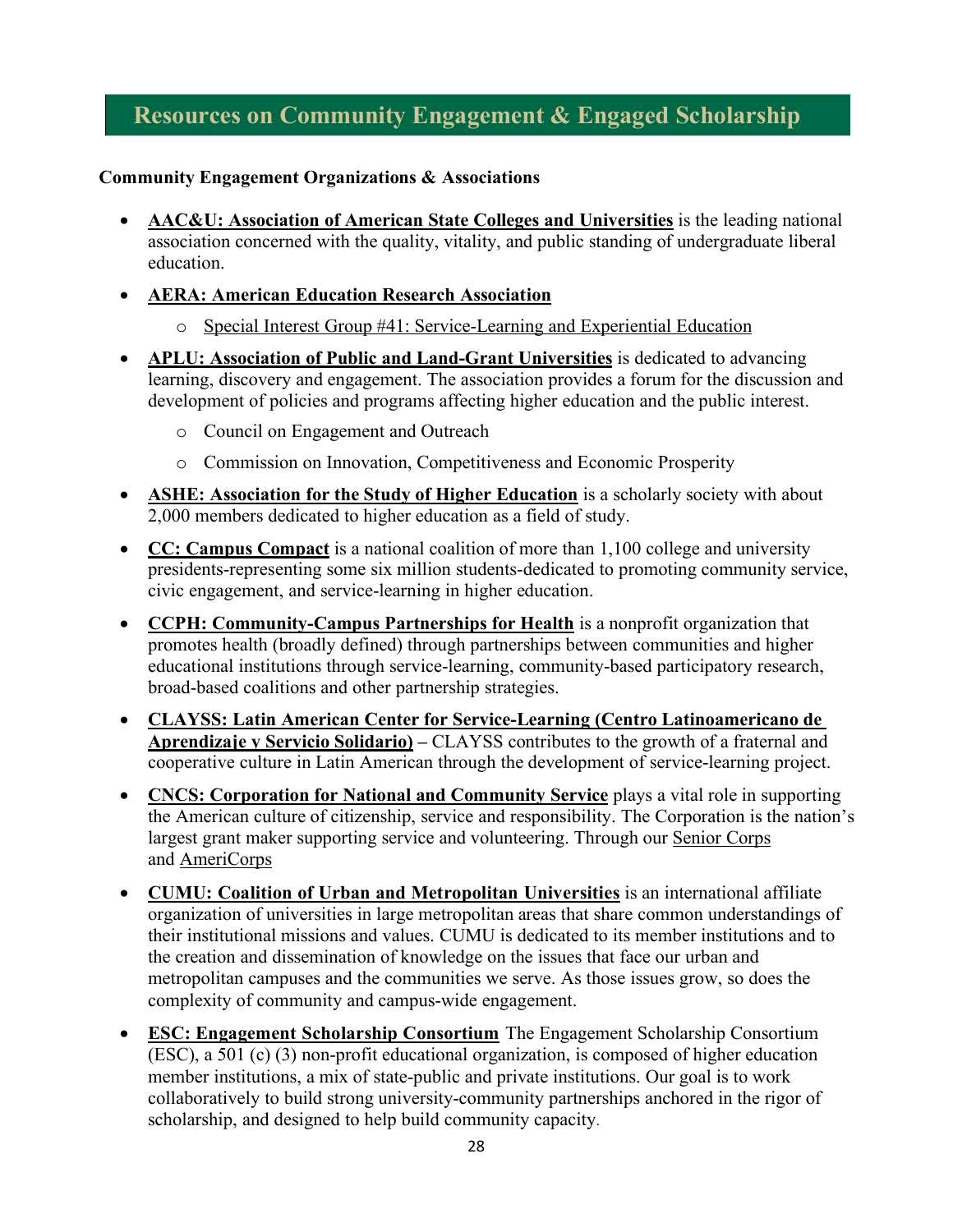- **HENCE: Higher Education Network for Community Engagement** is a response to the growing need to deepen, consolidate, and advance the literature, research, practice, policy, and advocacy for community engagement as a core element of higher education's role in society.
- **IA: Imagining America** is a consortium of colleges and universities committed to public scholarship and practice in the arts, humanities, and design. Imagining America supports campus-community partnerships that contribute to local and national civic life while furthering recognition of the value of public scholarship and practice in higher education itself.
- **IARSLCE: International Association for Research on Service-learning and Community Engagement** works to promote the development and dissemination of research on servicelearning and community engagement internationally and across all levels of the education system.
- **ICP: Innovations in Civic Participation** is a non-profit organization supporting the development of innovative high-quality youth civic engagement policies and programs both in the US and around the world.
- **Learn and Serve America** programs provide opportunities for Americans of all ages and backgrounds to express their patriotism while addressing critical community needs.
- **Metro State: Metropolitan State University (Center for Community-Based Learning) –** The CCBL provides support for efforts, across the university, to integrate community-based learning and civic engagement with academic reflection through internships and courses which provide a meaningful experience for the participating community, organization or business and the student.

## **Community Engagement Journals**

- Citizenship Teaching & Learning
- Collaborations: A Journal of Community-Based Research and Practice
- Community Development Journal
- Community-Engaged Scholarship for Health
- ENGAGE!
- International Journal of Prevention Practice and Research
- International Journal for Service-Learning in Engineering
- International Journal of Research on Service-Learning and Community Engagement
- International Journal of Research on Service-Learning in Teacher Education
- Journal of Community Practice
- Journal of Community Engagement and Higher Education
- Journal of Community Engagement and Scholarship
- Journal of Experiential Education
- Journal of Higher Education Outreach and Engagement
- Michigan Journal of Community Service Learning
- Metropolitan Universities Journal
- Nonprofit and Voluntary Sector **Ouarterly**
- Community-Campus Partnerships for Health: Partnership Matters
- Partnerships: A Journal of Service-Learning and Civic Engagement
- PRISM: A Journal of Regional Engagement
- Public: A Journal of Imagining America
- Reflections: A Journal of Writing, Service-Learning and Community **Literacy**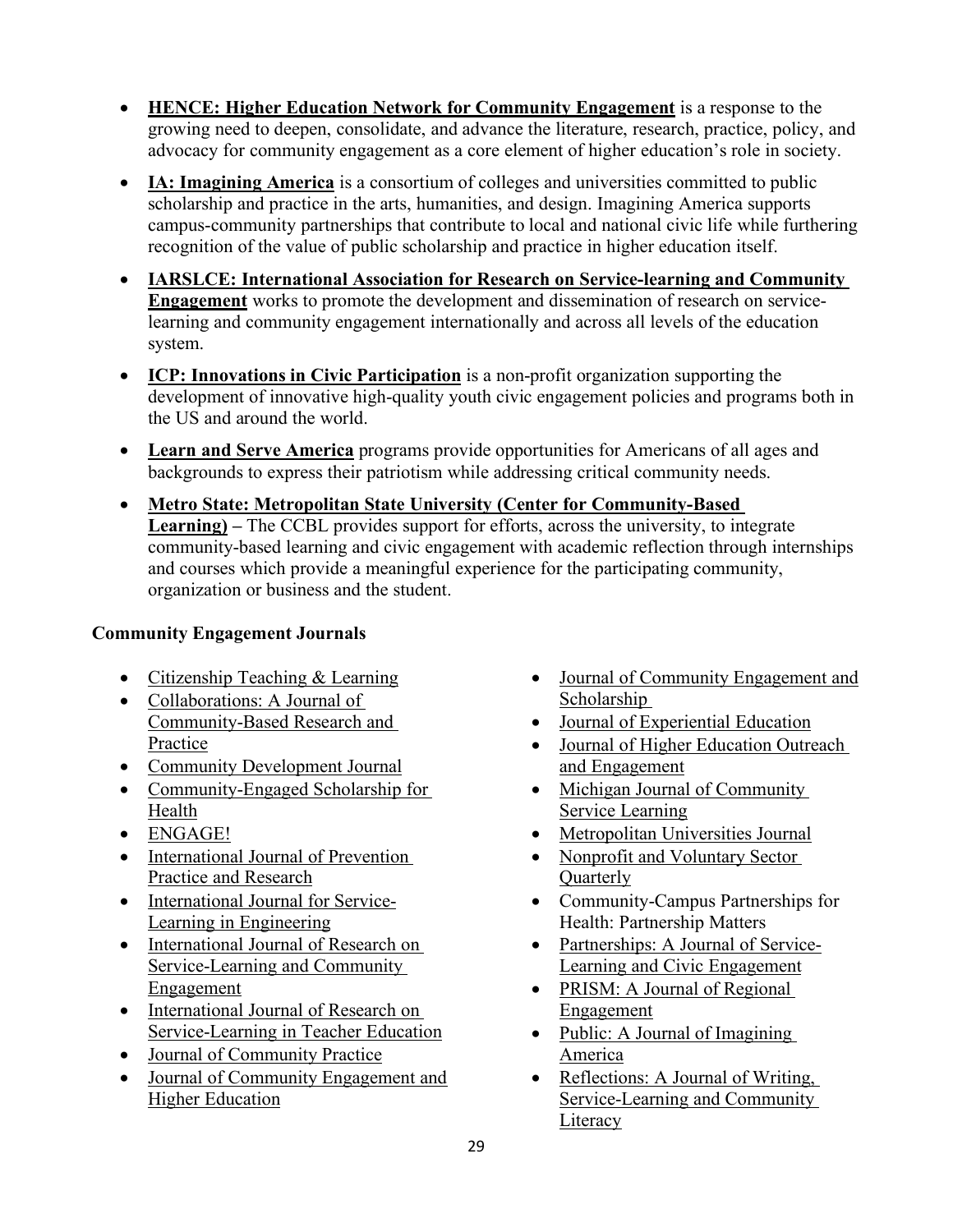• Undergraduate Journal of Service-Learning and Community-Based Research

## **Teaching & Learning Journals**

- Academe Online
- Academic Exchange Extra
- Academic Leader
- Academic Medicine
- Academy of Management Journal
- Academy of Management Learning and Education
- Accounting and the Public Interest
- Action in Teacher Education
- Action Research
- Active Learning in Higher Education
- Administration and Society
- American Behavioral Scientist
- American Educational Research Journal
- American Educator
- American Journal of Community Psychology
- American Journal of Education
- American Journal of Health Education
- American Journal of Pharmaceutical Education
- American Sociologist
- Applied Developmental Science
- Art Education
- Arts and Activities
- Business Communication Quarterly
- Change: The Magazine of Higher Learning
- Chemical Educator
- Cityscape: A Journal of Policy Development and Research
- College Composition and communication
- College Student Journal
- College Teaching
- Community College Journal
- Community College Journal of Research and Practice
- Community Schools Online
- Community, Work & Family
- Community Works Journal
- Voluntas
- Comparative Education Review
- Counselor Education and Supervision
- Curriculum Inquiry
- Democracy and Education
- Economic Development Quarterly
- Education
- Education and Urban Society
- Education, Citizenship, and Social **Justice**
- Education Digest
- Education for Health: Change in Learning and Practice
- Education Week on the Web
- Educational Evaluation and Policy Analysis
- Educational Leadership
- Educational Policy
- Educational Psychology Review
- Educational Researcher
- The Elementary School Journal
- Equity & Excellence in Education
- The Evaluation Exchange
- Field Methods
- Gifted Child Quarterly
- Harvard Educational Review
- The High School Journal
- Higher Education Perspectives
- Higher Education Policy
- Hispania A Journal Devoted to the Teaching of Spanish and Portuguese
- Human Organization
- Human Relations
- Human Rights Quarterly
- Innovative Higher Education
- Instructor
- International Journal of Education & the Arts
- International Journal for Service Learning in Engineering
- Intervention in School and Clinic
- Journal of Adolescence